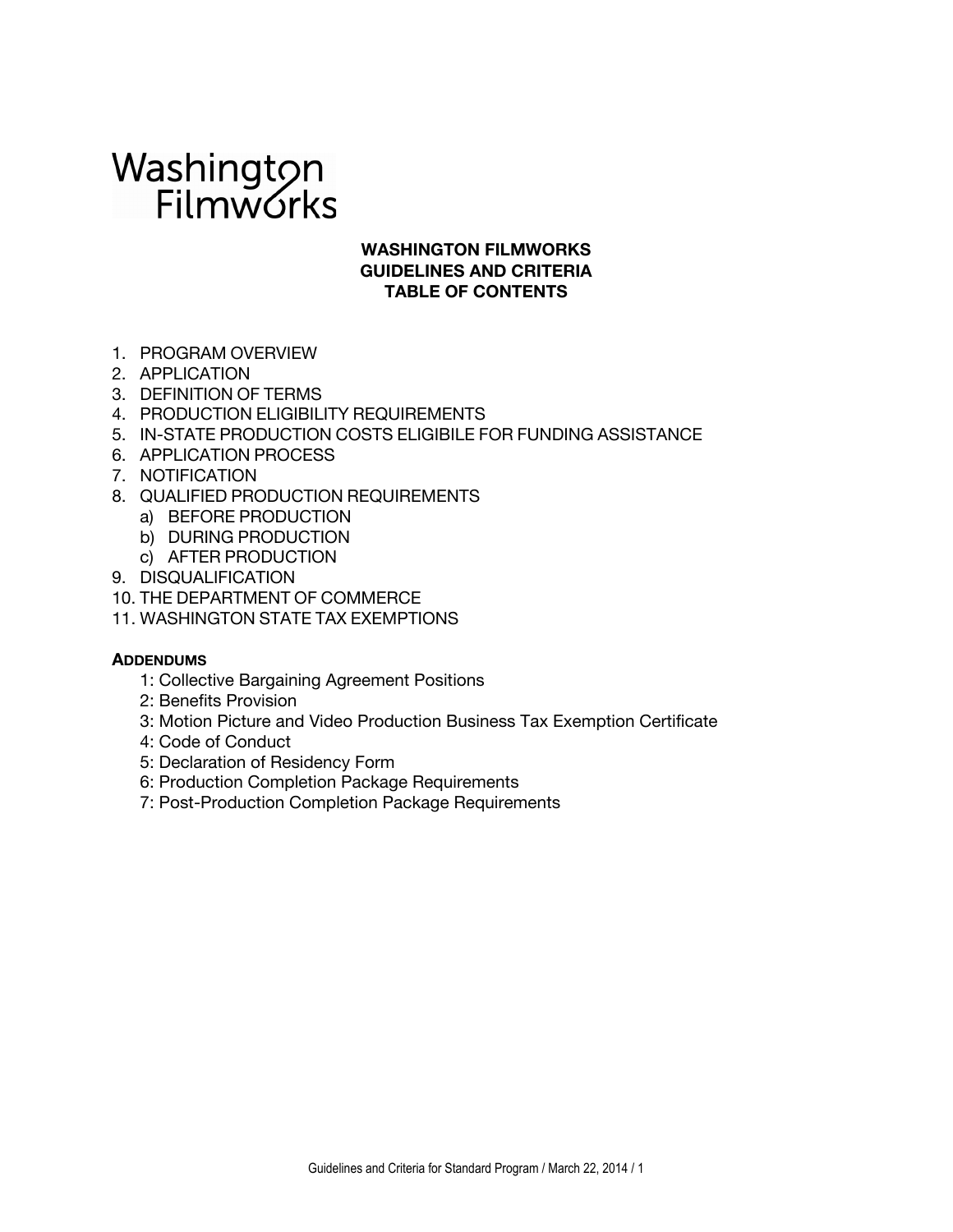### **WASHINGTON FILMWORKS**

### **GUIDELINES AND CRITERIA FOR FUNDING ASSISTANCE**

### **PROGRAM OVERVIEW**

Washington Filmworks (WF) is the private non-profit organization that manages the state film and the Motion Picture Competitiveness programs. WF mission is to create economic development opportunities by building and enhancing the competitiveness, profile and sustainability of Washington State's film industry.

WF offers funding assistance for qualified in-state expenditures of up to 30% for motion pictures and episodic series with less than six episodes and up to 35% for episodic series with at least six episodes.

WF offers funding assistance for qualified in-state expenditures of up to 15% for commercials. Commercial applicants who have not worked in Washington State previously and who are using a Washington based production company are eligible for a one-time return of 25%.

In order to qualify for funding assistance, the production company must meet the following instate spending thresholds:

- \$500,000 Motion Pictures
- \$300,000 Episodic Series (per episode)
- \$150,000 Commercials

Some non-resident labor may qualify. Please see the section titled "Non Resident Labor Eligibility Requirements" for further detail.

The Board of Directors of WF may allocate up to \$350,000 annually to support Washington resident filmmakers and filmmakers using new forms of production and emerging technologies. This funding is allocated through the Filmworks Innovation Lab. For further information about eligibility requirements please refer to the Filmworks Innovation Lab Guidelines and Criteria.

Financial contributions to WF raised by the tax credit mechanism in 2ESSB 5539 are capped at \$3.5 million per calendar year.

For more details about funding assistance through WF refer to 2ESSB 5539 and the WF website (www.WashingtonFilmworks.org).

### **APPLICATION**

- 1. Motion pictures and episodic applicants that would like to be considered for funding assistance must meet eligibility requirements (defined below) and file a completed application with WF. The application must include the following:
	- a. Funding Assistance Application Form available at www.WashingtonFilmworks.org
	- b. Script a shooting script (i.e., the version that is submitted to insurance company prior to the start of production).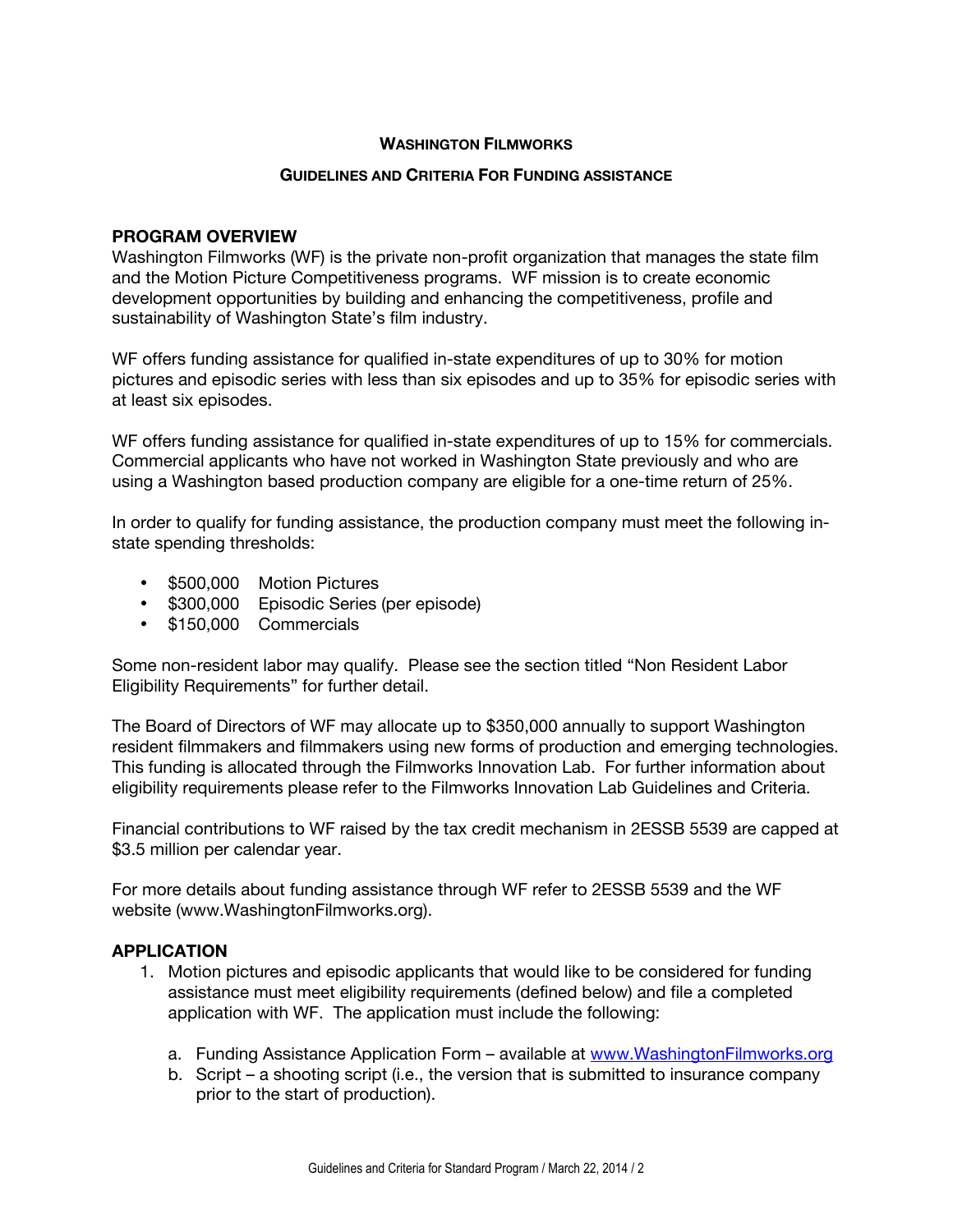- c. Budget a full line-item production budget that includes in-state and out-of-state spend and clearly indicates projected in-state qualified expenditures.
- d. Finance Plan a full description of how the project will be financed
- e. Proof of Funding documentation demonstrating that the funds are secured (i.e. bank statements, written confirmation from financier, or other agreed upon documentation between Production and WF)
- f. Producer's Letter of Intent letter explaining how the project contributes to the growth and development of the Washington State film industry and stating the producer's intent to film the production in Washington State. The letter should also address his or her willingness and ability to enter into a contract with WF setting forth the terms and conditions of funding assistance.
- 2. Commercial applicants that would like to be considered for funding assistance must meet eligibility requirements (defined below) and file a completed application with WF that includes:
	- a. Commercial Funding Assistance Application available at www.WashingtonFilmworks.org
	- b. Story Board
	- c. Budget a full line-item production budget that includes in-state and out-ofstate spend and clearly indicates projected in-state qualified expenditures.
	- d. Advertising Agency Award Letter
	- e. Producer's Letter of Intent stating the producer's intent to film the production in Washington State and his or her willingness and ability to enter into a contract with WF setting forth the terms and conditions of funding assistance.

# **DEFINITION OF TERMS**

- 1. *Advertising Agency Award Letter --* Letter from a reputable advertising agency that includes relevant production information such as the advertising agency, the product being advertised, the production company being hired, and the budget for the commercial.
- 2. *Episodic Series –* Multiple installments of an ongoing motion picture production generally less than 60 minutes in length
- 3. *Funding Assistance* cash expenditures from an approved motion picture competitiveness program.
- 4. *Funding Letter of Intent*  Document issued by WF outlining the terms and conditions of funding assistance.
- 5. *Movie of the Week (MOW)* a television film that is produced for and originally distributed by a television network. Any project applying for funding assistance as a MOW must also include a letter of intent from a national television network as part of their application.
- 6. *Motion Picture* a recorded audio-vision production intended for distribution to the public for exhibition in public and / or private settings by means of any and all delivery systems and / or delivery platforms now or hereafter known, including without limitation, screenings in motion picture theaters, broadcasts and cablecast transmissions for viewing on televisions, computer screens, and other audio-visual receivers, viewing on screens by means of digital video disc (DVD) players, video on demand (VOD) services, and digital video recording (DVR) services, direct internet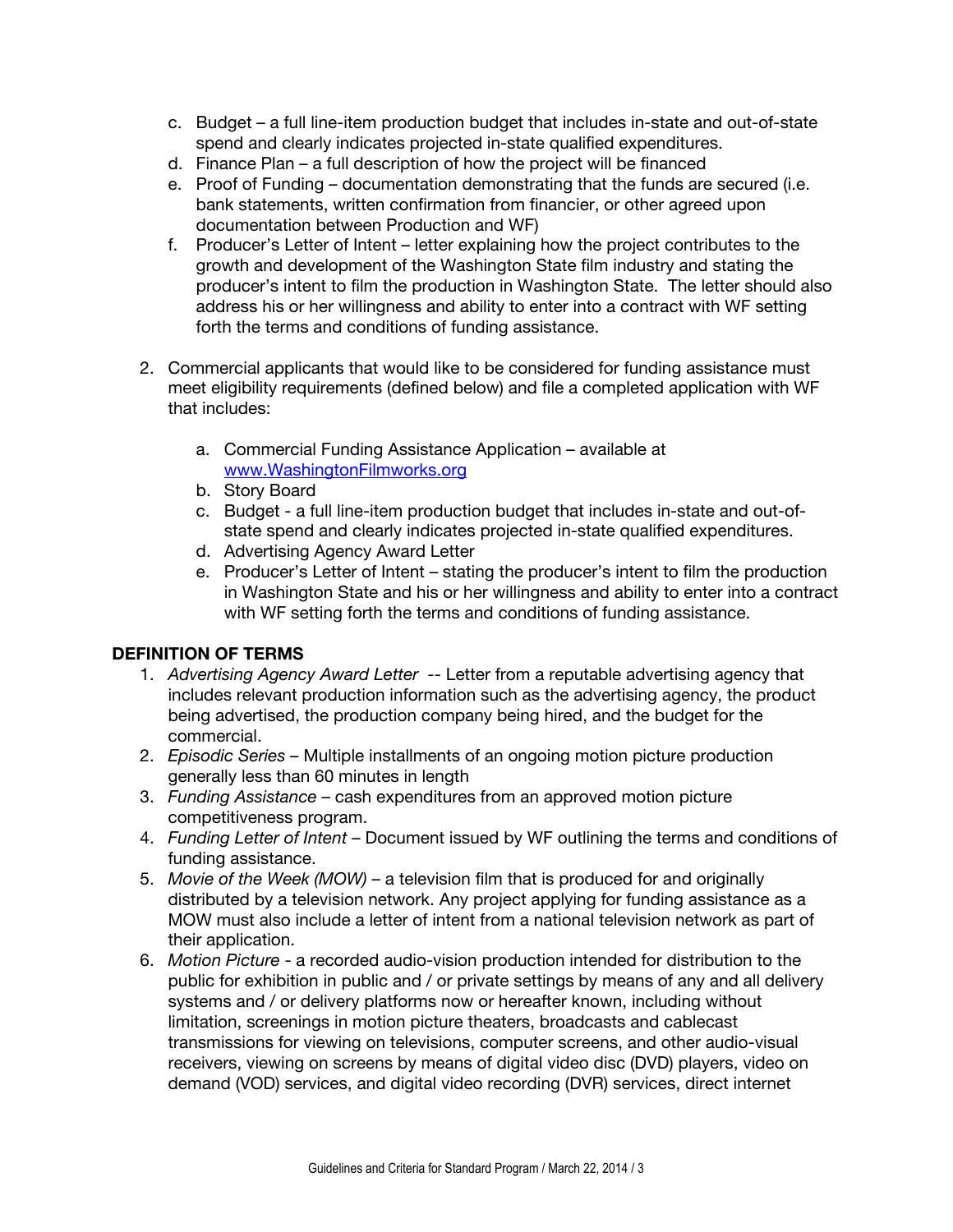transmission, and viewing on digital computer-based systems which respond to the users' actions (interactive media).

- 7. *Producer* Individual associated with the production that is responsible for overseeing the business and financial decisions
- 8. *Production Company*  a business that is primarily (defined as 50% or more) engaged in the business of producing motion pictures.
- 9. *Production Signatory*  Individual that will serve as the signatory on WF contractual agreement.
- 10. *Qualified Expenditures* production costs for wages and benefits provided to residents of Washington State for services performed in Washington State, goods and services purchased, leased, or employed from a vendor or supplier who is located and doing business in the state for one year and is registered to do business with the Washington Department of Revenue during pre-production, production and post production including but not limited to: Qualified Production Costs, wages, rental equipment, food, property, permits, lodging, health insurance and retirement benefits.
- *11. Qualified Non-Resident Labor* pre-approved wage and benefit expenses for nonresident labor that meet all of WF eligibility requirements
- 12. *Qualified Production*  is a production that has been certified by WF Program as fully meeting the requirements for funding assistance and is in receipt of a Funding Letter of Intent.
- 13. *Qualified Production Costs* -- Most budgetary items including costs of technical and production crew, expenditures for facilities, props, make-up, wardrobe, set construction, background talent, etc.
- 14. *Television* an episodic series generally less than sixty minutes in length
- 15. *Washington State Business or Washington State Based Company* Any sole proprietorship, partnership, limited liability entity or corporation with offices in Washington State more than 1 year prior to the start of film production for which funding assistance is being claimed and is registered to do business with the Washington Department of Revenue
- 16. *Washington State Resident* An individual who maintains a permanent dwelling within the state, and spends an aggregate of at least six months each year within the state, and signs a Declaration of Residency certifying that they have been a Washington State resident for at least six months prior to the date production begins.
- 17. *Washington Filmworks (WF)*  The 501(c)(6) non-profit organization that manages the state film and Motion Picture Competitiveness Program formed pursuant to 2ESSB 5539 that will oversee the State of Washington's funding assistance program for Qualified Productions.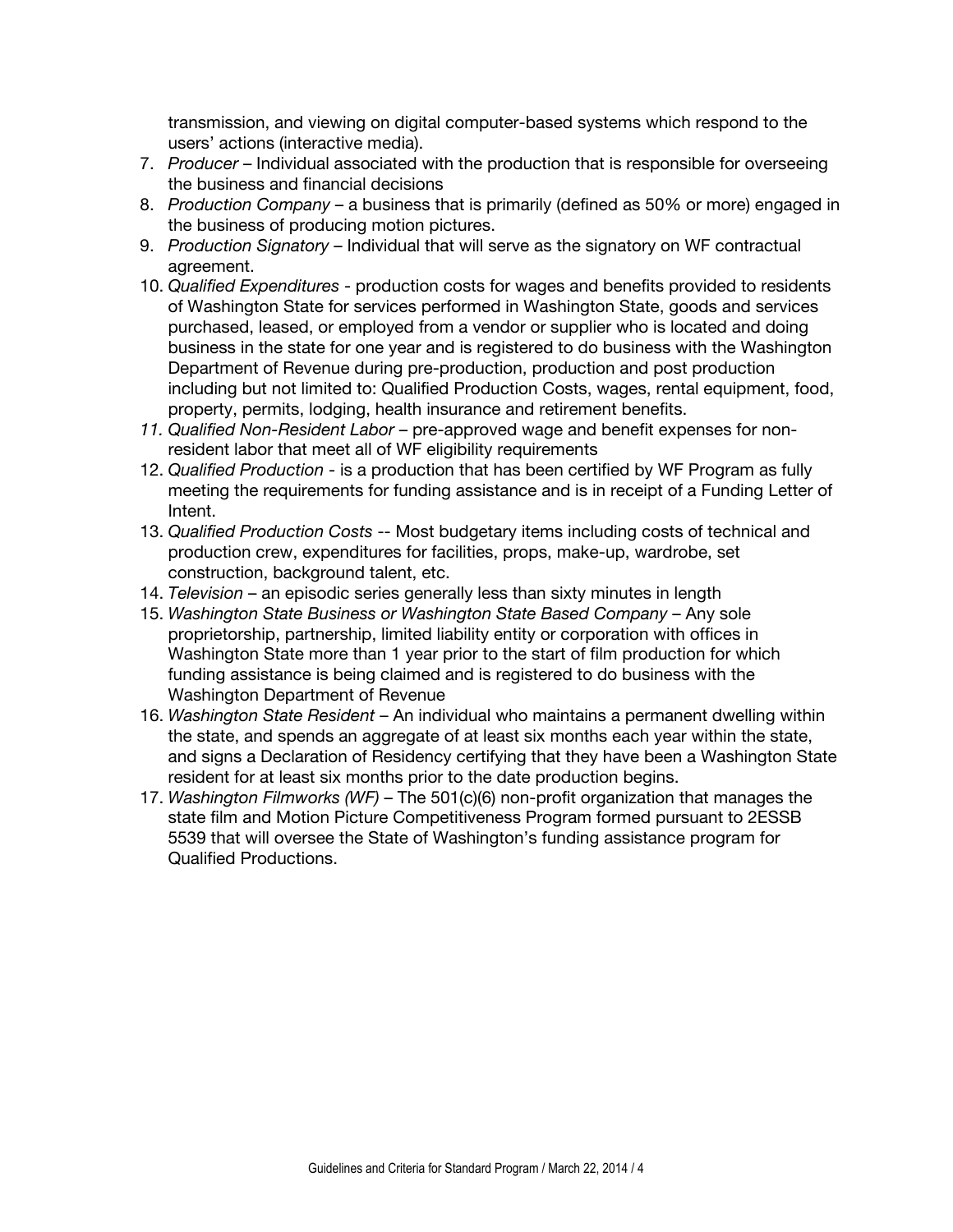### **PRODUCTION ELIGIBILITY REQUIREMENTS**

A production is eligible for funding assistance if it satisfactorily completes its initial application and meets the requirements listed below.

- 1. Production must spend at least the following in Qualified Expenditures (Minimum instate spend threshold must be met without including any qualified non-resident labor):
	- a. \$500,000 Motion Pictures
	- b. \$300,000 Episodic Series (per episode)
	- c. \$150,000 Commercials
- 2. Applicant certifies that it is not engaged, to any extent, in the production of erotic material, as defined in RCW 9.68.050.
- 3. Applications for commercial production must include a live action component and applicants that incorporate a substantial live action component will be given preference.
- 4. If a commercial applicant works with a Washington based production company, then an additional 5% will be allocated to the Washington based production company to cover the administrative costs associated with the application and completion package process. To qualify all Washington based production companies must register with WF.
- 5. For motion pictures and episodic series principal photography must commence no later than 120 days after receiving the Funding Letter of Intent.
- 6. For commercials, principal photography must commence no later than 45 days after receiving the funding letter of intent.
- 7. The production must comply with all state and federal labor laws including minimum wage and overtime requirements.
- 8. **The production must make payments for health insurance and a retirement program for those positions typically covered by collective bargaining agreements** 
	- a. **Refer to Addendum 1: Collective Bargaining Agreement Positions**
	- **b. For additional information on how to satisfy this requirement see Addendum 2: Benefits Provision at the end of this document.**
- 9. Applicant must demonstrate that every effort will be made to maximize the hiring of local cast, crew and production and support services
- 10. Within 60 days of completing principal photography in Washington State, motion pictures and episodic series must submit a completion package that meets all requirements as detailed in Addendum 6: Production Completion Package **Requirements** 
	- a. No funding assistance will be paid to productions until the minimum in-state spending threshold has been met.
- 11. Commercial production must complete the above requirements within 45 days of completing principal photography in Washington State.
- 12. Prior to receiving any funding assistance, production must file a completed Production Survey with the Department of Commerce. This survey is available on Washington Filmworks' website. (www.washingtonfilmworks.org)
- 13. For qualified productions eligible for post-production funding assistance, a postproduction completion package as detailed in Addendum 7: Post-Production Completion Package Requirements must filed within one year of submitting the Production Completion Package.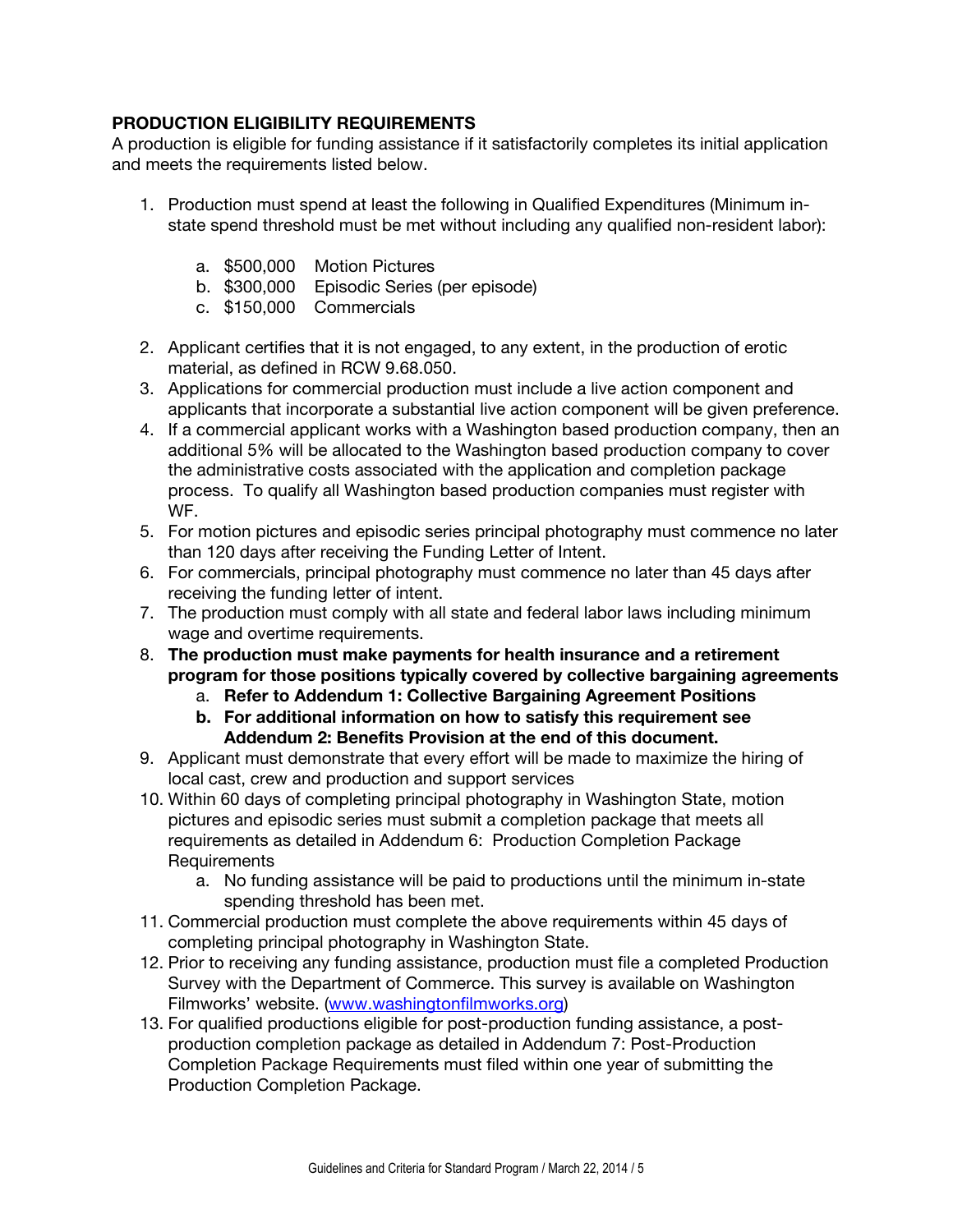- 14. Prior to receiving any post-production funding assistance, a qualified production must file a completed Post-Production Survey with the Department of Commerce. This survey is available on Washington Filmworks' website. (www.washingtonfilmworks.org)
- 15. Where such credits are given, the production must contain a "filmed in Washington State" credit (or similar language to be negotiated with the qualified production) and the WF logo.
- 16. The producer must submit a viewable copy of the final production when commercially available to WF and agrees to supply WF with promotional materials (such as photos, trailers and poster art). WF may use such materials for archival, governmental relations and marketing purposes. WF reserves the right to hold Funding Assistance payments to qualified productions who have not provided such materials to WF.
- 17. Upon selection by WF of producer's application for funding assistance, producer must enter into a contract with WF stipulating the producer's intent to film the production in Washington State and setting forth the terms and conditions of funding assistance.

The following productions are not eligible for funding assistance:

- 1. News or current events, or programs that include weather or financial market reports as a material portion of the programs.
- 2. Talk shows, game shows or contests (reality series pilots will be considered for funding assistance on a case by case basis).
- 3. Sports events or activities.
- 4. Award shows, galas or any productions that solicit donations (but excluding donations from legitimate crowd funding sources or from a fiscal agency relationship with a bona fide, independent 501 (c)(3) charitable organization).
- 5. Political advertising.
- 6. Video games.
- 7. Productions produced primarily for industrial, corporate or institutional purposes.
- 8. In addition, WF may take into consideration the professional history of key principals in decision making roles in the project including on issues relating to:
	- a. Unpaid financial obligations, including employee benefits.
	- b. Cast, Crew or Supplier mistreatment.
	- c. Unrepaired damage to locations.
	- d. Fraud, misrepresentation, or violations of law that affect production.

### **WASHINGTON PRODUCTION COSTS ELIGIBILE FOR FUNDING ASSISTANCE**

- 1. The following in-state Qualified Expenditures are eligible for funding assistance if purchased from a Washington State based business *for the use in pre-production, production, or post production in the state of Washington unless previously*  approved. Expenditures incurred 3 months prior to date of the Funding Letter of Intent for motion pictures and episodic series and 6 weeks for commercials will also be considered:
	- a. Set construction and operations.
	- b. Wardrobe, accessories and make-up.
	- c. Location fees and related services.
	- d. Photography, sound synchronization, film processing and dailies, lighting and related services.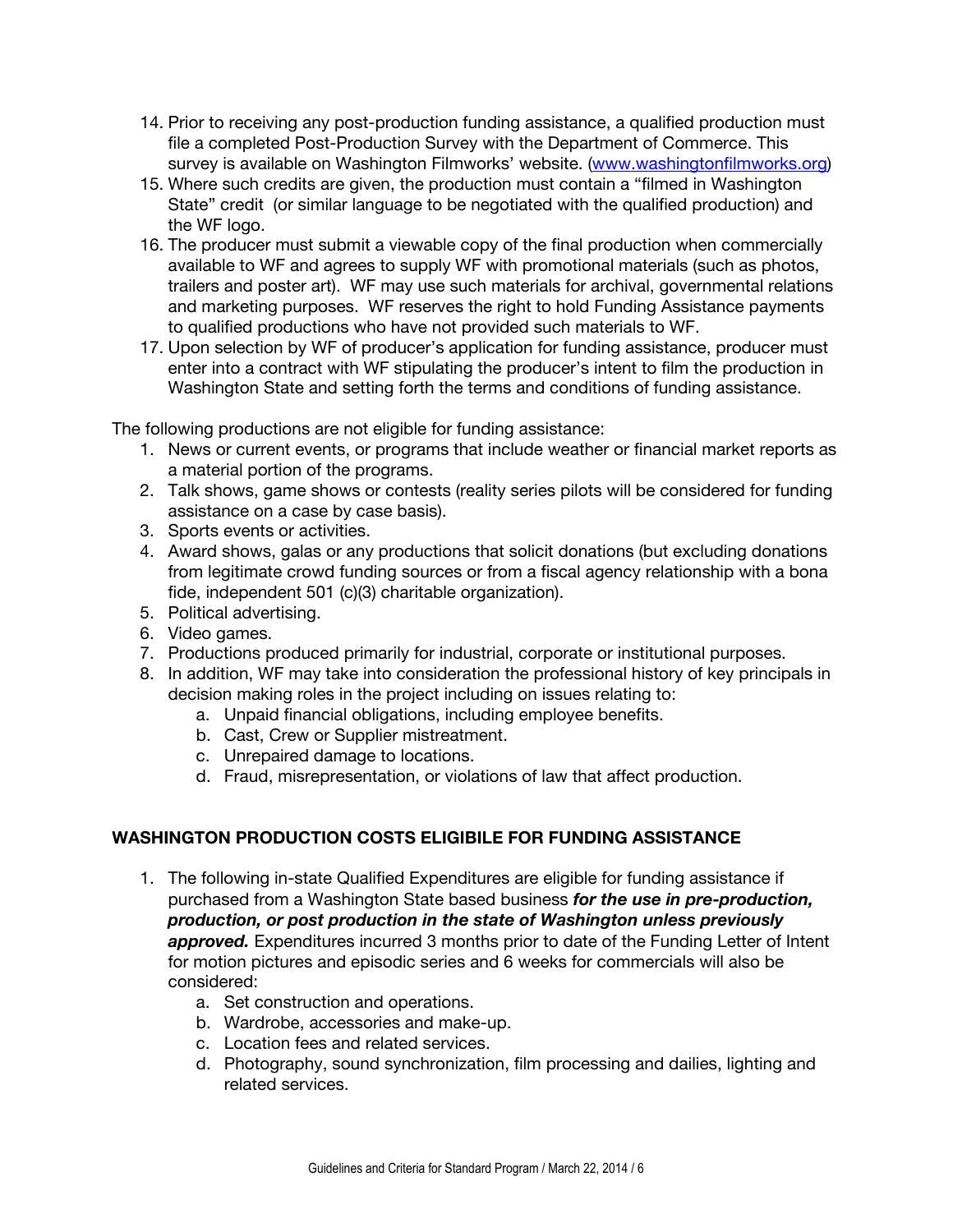- e. Rental of facilities and equipment.
- f. Renting or leasing of vehicles.
	- i. For additional incentives see sales tax exemption for production vehicle rental (Refer to page 12 and Addendum 3: Motion Picture and Video Production Business Tax Exemption Certificate)
- g. All airfare for cast & crew to or from Washington purchased through a Washington based business or agency unless previously approved.
- h. Any travel expenses, lodging or rental cars if it is for travel within the state of Washington.
- i. Insurance coverage and bonding.
- j. Per Diem received in the state of Washington only.
	- i. Per Diem may not exceed the IRS rate or the minimum per diem amounts as outlined in applicable collective bargaining agreements.
- k. Food and lodging.
	- i. For additional incentives see Hotel Motel Tax Exemptions (Refer to page 12 and Addendum 3: Motion Picture and Video Production Business Tax Exemption Certificate).
- l. Marketing expenses associated with the production and incurred prior to the filing of the production completion package and post-production completion package. Any travel for marketing incurred after physical production must be pre-approved.
- m. Production legal and accounting service fees and costs.
- n. Post-production expenditures directly attributable to the qualified production.
- o. Shipping costs when originating from a Washington State address.
- p. Any loss and damage invoice. Each loss and damage claim must be submitted with a letter of explanation.
- q. Other direct costs spent in Washington State directly related to the qualified production in accordance with generally accepted entertainment industry practices.
- 2. If qualified post production expenses for an approved production exceed 30% of the total qualified Washington State spend, then funding assistance on post production will be proportionately calculated so that post production expenses do not exceed 30% of the qualified in-state spend.
- 3. Compensation paid to Washington State residents. This includes wages or salaries, fringe benefits or fees (WA based), and health insurance and retirement benefits of Washington State residents, for talent, and labor.

# **WASHINGTON PRODUCTION COSTS NOT ELIGIBLE FOR FUNDING ASSISTANCE**

- 1. Any purchase made outside of Washington State even if the items are brought into the state for production.
- 2. Purchases made through vendors and or Washington based businesses that act as an agent or facilitator for out-of-state businesses.
- 3. Gift cards or money orders given to any cast or crew member.
- 4. Payment of penalties or fines including but not limited to parking tickets, moving violations, bank fines and / or late charges.
- 5. Out of state payroll fees.
- 6. In-kind or trade contributions on a production.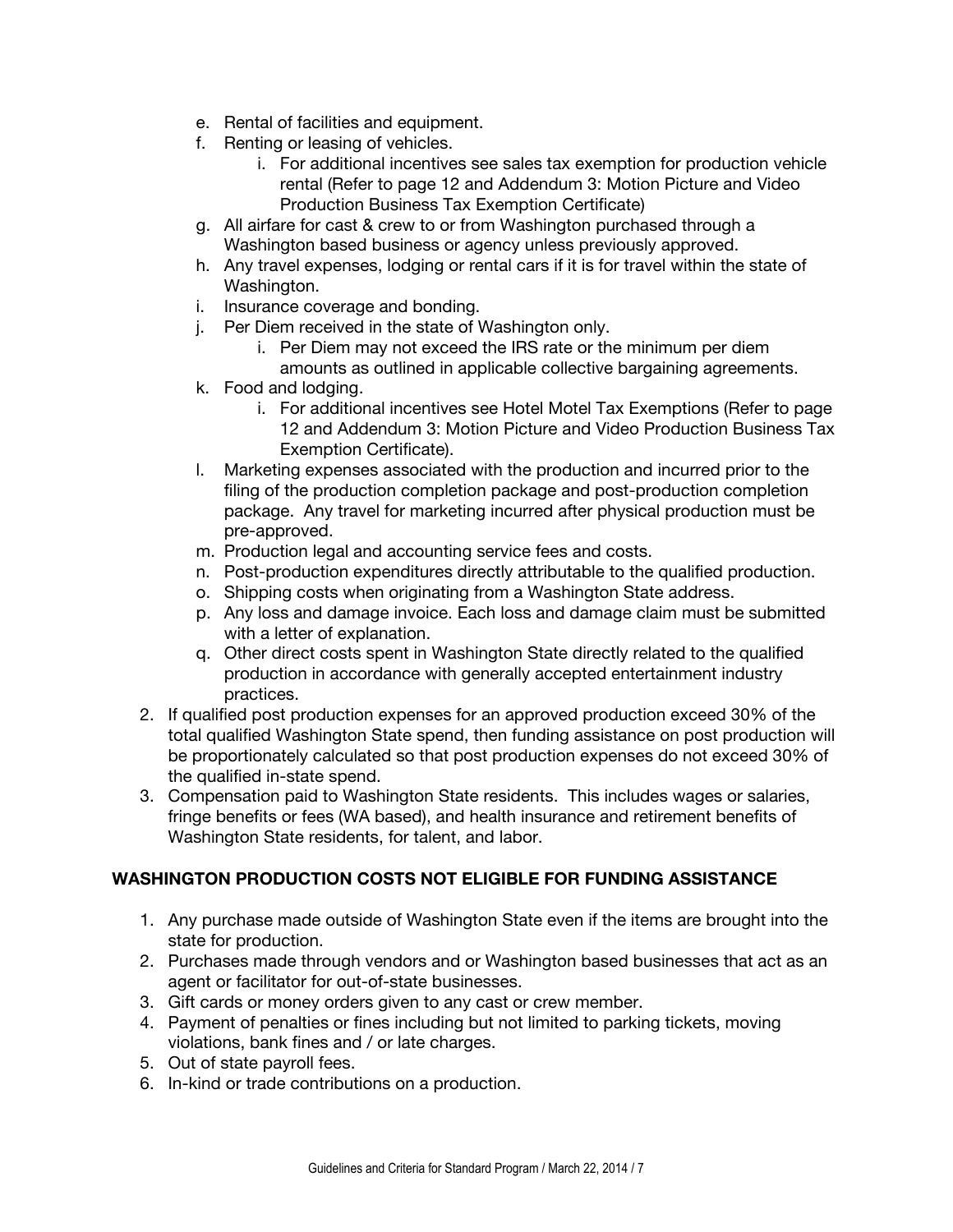- 7. Per Diem given to Washington State residents traveling out-of-state.
- 8. Internet purchases made from non-Washington State businesses, even if the delivery location is in Washington State.
- 9. Cellular phone reimbursements or calling card purchases.
- 10. WF reserves the right to not consider significant purchases made by the Production including, but not limited to cars, computers, excessively priced wardrobe, or props.

### **NON-RESIDENT LABOR ELIGIBILITY REQUIREMENTS**

- 1. A qualified production is eligible to receive up to a 15% return on non-resident compensation (including wages, fringe benefits, Washington based payroll fees, health insurance and retirement benefits, and excluding any kit and equipment rentals), if the qualified production meets the following criteria:
	- a. If at least 85% of the labor force is Washington residents
		- i. Labor force is considered to be all positions typically covered by a collective bargaining agreement: Writers, Producers, Cast (excluding extras), Crew (including Production Assistants), post production personnel.
	- b. If a non-resident worker is working in Washington State for substantially the duration of production
	- c. If all non-resident crew (including wages and benefits) are estimated during the application process and confirmed prior to the start of production
- 2. A qualified production will not be eligible to receive funding assistance for non-resident labor if any of the following apply:
	- a. The production does not meet the minimum in-state spending threshold using Washington resident labor and Washington based businesses during preproduction, production, and post production
	- b. The non-resident laborer is considered above-the-line on the qualified production and working as a writer, director, producer or actor.
	- c. The non-resident laborer is making more than \$50,000 while working on the qualified production
	- d. The non-resident laborer is a production assistant, executive assistant or an extra
- 3. Production must apply for non-resident labor during the application process. If a production exceeds the amount of funding assistance held in reserve for non-resident labor, no additional funding assistance will be made available during the completion package process.

\*\*\*All Washington resident cast and crew qualify for the full 30% return on wages and benefits.\*\*\*

### **APPLICATION PROCESS**

The following outlines the details of the application process and deadlines for funding assistance:

1. WF will accept applications at any time throughout the calendar year. Applications for funding assistance can be found at (www.WashingtonFilmworks.org)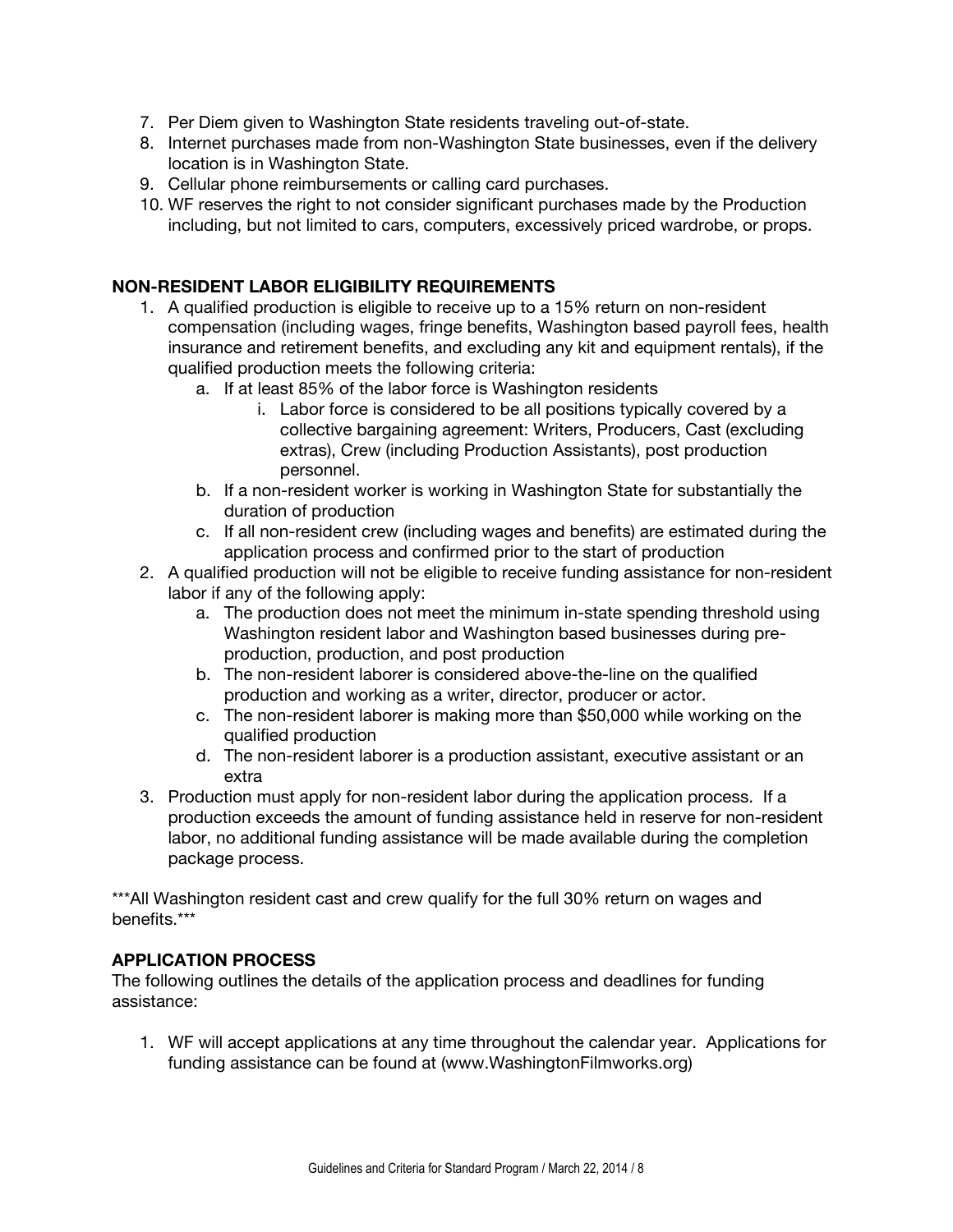- a. Commercial applicants may submit an application to the WF Executive Director and have it reviewed for eligibility and completeness prior to being awarded the job by an advertising agency. However a determination of funding assistance will not be given until the Advertising Agency Award Letter (i.e, proof of funding) has been given to WF.
- b. All applicants must submit a completed application at least three (3) business days prior to the start of principal photography,
- c. **All applicants must be approved for funding assistance prior to start of principal photography.**
- 2. Completed applications should be emailed in a PDF format directly to Executive Director Amy Lillard (amy@washingtonfilmworks.org) or mailed to:

Washington Filmworks Attn: Executive Director 1411 Fourth Avenue, Suite 420 Seattle, WA 98101

\*\*\*Acceptable forms of application delivery include: USPS, private delivery service or hand delivery, as well as an emailed pdf. Any other form of delivery for an initial application, including faxed copies will not be accepted by WF.

- 3. When applications are received, they will be dated and organized according to principal photography start date.
- 4. WF will review each application to ensure all necessary documentation is attached. If the application is incomplete or documents missing WF will contact the production company to request the missing information. Determination of funding assistance will not be given until the application is complete.
- 5. During review of the application, WF may request additional information, conduct a site visit of a functioning office in the state, or discuss the initial application with the production company. The company will have five (5) business days to supply any additional information requested by WF. If the information is not received within five (5) business days, WF has the right to remove application until such information is received.
- 6. Completed applications will be reviewed by WF Board of Directors and / or WF staff to determine the estimated amount of the qualified expenditures, the total cost of the production and other information necessary to determine both eligibility and level of funding assistance. WF will determine which applications to approve and which to deny based on any or all of the following factors (not listed in any order of significance):
	- a. Chronological order or receipt of application
	- b. Amount of in-state production spending
	- c. Number of in-state film workers to be hired
	- d. Evidence of health insurance and a retirement program for those positions typically covered by a collective bargaining agreement
		- i. For additional information on how to satisfy this requirement please see Addendum 2: Benefits Provision.
	- e. Estimated production start date
	- f. Locations to be used in the state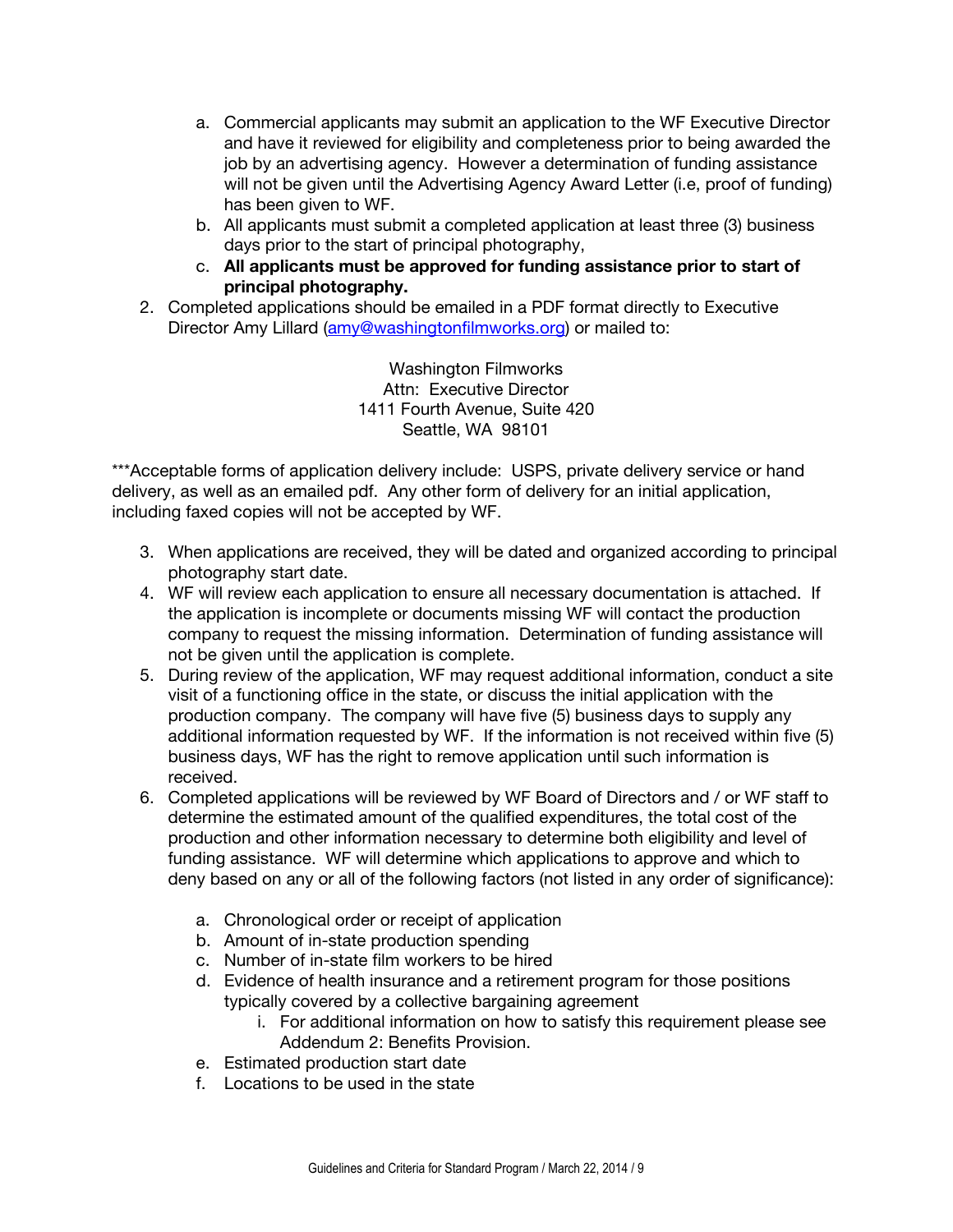- g. Type of production (e.g. full length film, episodic, etc.)
- h. Evidence of distribution commitments
- i. Other benefits to the state, including but not limited to promotional value, longterm financial benefits, contribution to development of Washington State crew and talent base or production industry infrastructure

\*\*\*All funding assistance will be at the sole discretion of the Board of Directors of WF or any such other committee or group designated by the Board of Directors. All productions are subject to WF guidelines and criteria.

7. It should be noted that productions will only be considered when funds are available as determined by WF Board of Directors. When funds become available, it may be necessary to reapply for funding assistance.

### **FUNDING NOTIFICATION**

- 1. WF intends to approve or deny completed applications for motion pictures and television series within 10 business days of receipt but reserves the right to take up to 30 days to respond.
- 2. WF intends to approve or deny commercial applications within 5 days of receipt, but reserves the right to take up to 30 days to respond.
- 3. A decision to extend funding assistance to a production will be confirmed by a Funding Letter of Intent which will include:
	- a. Maximum amount of funding assistance
	- b. Date that eligibility for qualified expenditures begins
		- i. Note: Qualified pre-production expenditures for motion pictures and episodic series made three months prior to certification will be considered for funding assistance.
		- ii. Qualified pre-production expenditures for commercials made six weeks prior to certification will be considered for funding assistance.
	- c. Date that the production must be completed and the date that a completion package is due to WF for review.
- 4. Qualified productions will be required to execute a written agreement between the applicant and WF, to include:
	- a. A certification number assigned by WF.
	- b. Applicant's acceptance of and conformance to WF Guidelines and Criteria.
	- c. WF standard forms.
- 5. If the WF production agreement is not signed and returned by the applicant within two weeks of the date of the Funding Letter of Intent, WF may revoke its commitment.
- 6. If a production is not chosen for funding assistance the production may re-apply at a later date.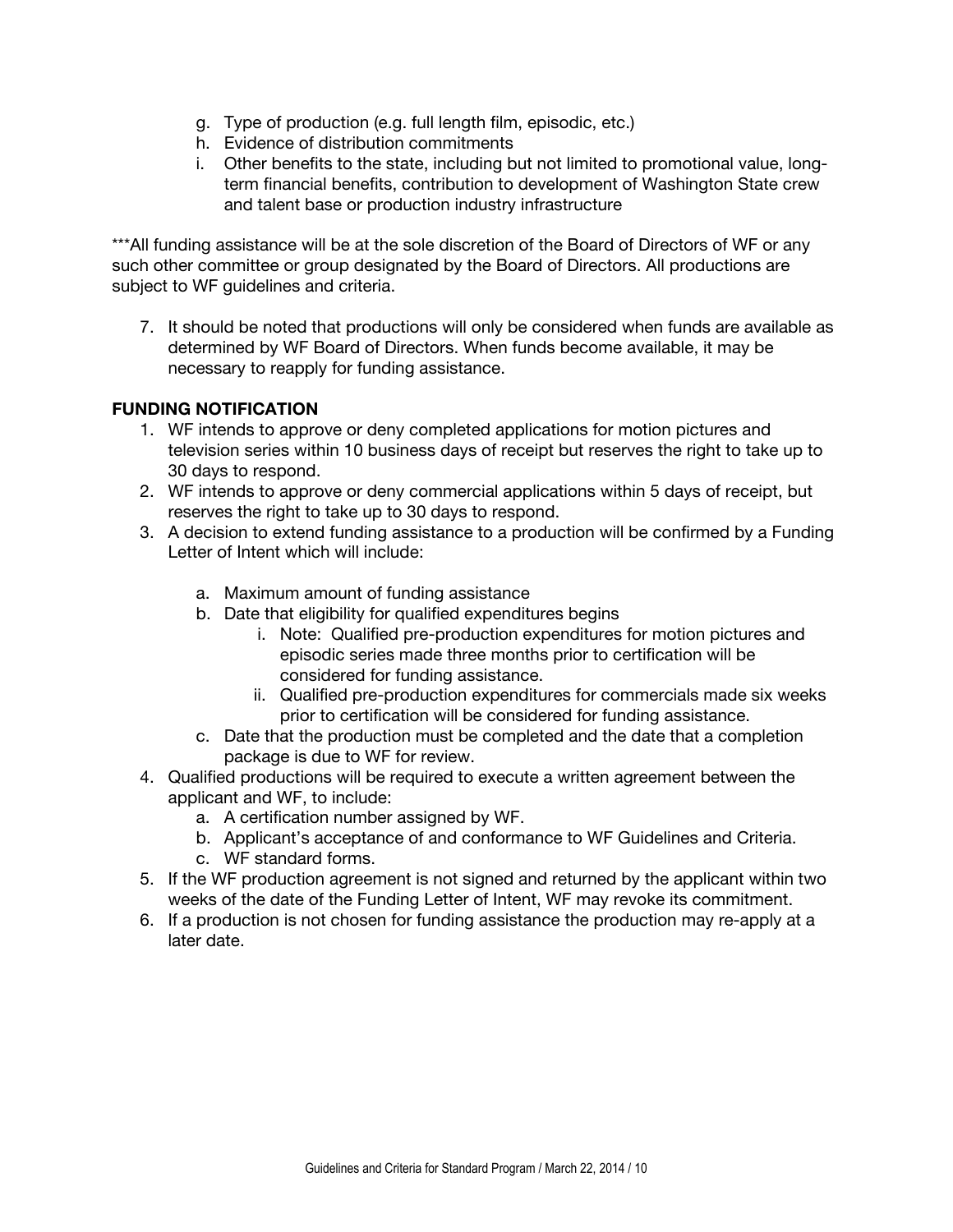### **QUALIFIED PRODUCTION REQUIREMENTS**

### **BEFORE PRODUCTION**

- 1. To secure funding assistance the producer must complete the agreement between WF and the production. If the WF production agreement is not signed and returned by the applicant within two weeks of the date of the Funding Letter of Intent, WF may revoke its commitment.
- 2. Guidelines regarding qualified production expenditures as well as the Industry Code of Conduct (Addendum 4: Code of Conduct) must be distributed to department heads prior to the start of production.
- 3. A meeting to discuss WF policies and procedures and the completion package process must take place between WF and the producers prior to the start of production.

### **DURING PRODUCTION**

- 1. Each Washington State resident employed on a qualified production must complete a Declaration of Residency form (Addendum 5: Declaration of Residency Form) and provide proof of residency, which includes:
	- a. Valid Washington State driver's license with an issue date more than six months prior to the date of the Declaration of Residency (or resident start date on the production)
	- b. A current Washington State voter registration card with an issue date of the Declaration of Residency (or resident start date on the production)
	- c. Copies of six months of utility bills with Washington State address

\*\* Cast, crew, or extras making less than \$500 on a production are not required to provide proof of residency, but must sign the Declaration of Residency form.

- 2. WF must be copied on all call sheets for production.
- 3. The production must keep a detailed electronic account ledger of all qualified expenditures incurred in Washington State during pre-production, production and postproduction (if applicable).
- 4. Please see requirements for the Production and Post-Production Completion Packages outlined in Addendum 6 and Addendum 7.

### **AFTER PRODUCTION**

- 1. Within 60 days of completing principal photography for motion pictures and television series and 45 days for commercials in Washington State the production company must submit a completion package to WF. Please refer to Addendum 6: for Completion Package Binder Requirements.
- 2. If a qualified production has been previously approved for post-production funding assistance, then it may submit a separate completion package for post-production services within 1 year of submitting the production Completion Package. It should be noted that the post-production completion package may not contain any invoices dated earlier than the date the production submitted the production completion package.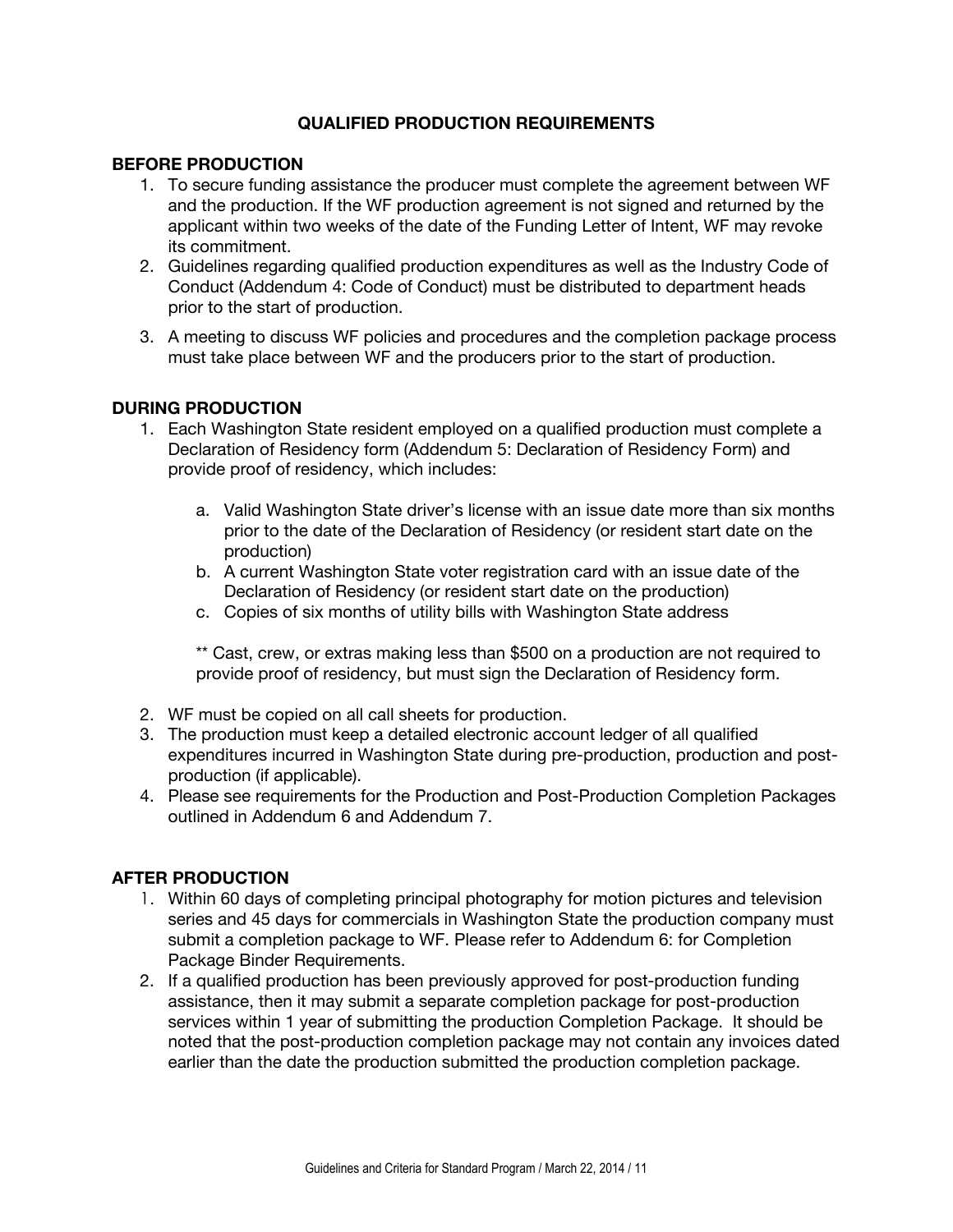Please see Addendum 7: Post-Production Completion Package Requirements for more detail.

### **\*\*NOTE: ALL PRODUCTIONS WILL BE CHARGED AN ADMINISTRATIVE REVIEW FEE. THE FEE WILL BE \$5000 FOR MOTION PICTURES AND TELEVISION SERIES AND \$2500 FOR COMMERCIALS. (IF SHOOTING MULTIPLE EPISODES OF ONE SERIES, THE FEE WILL APPLY TO THE REVIEW OF EACH EPISODE).**

### **DISQUALIFICATION**

- 1. Support for a Qualified Project may be withdrawn at any time if WF determines at its sole discretion that:
	- a. Principal photography cannot completed within one year (365 days) of receiving the Filmworks Innovation Lab Letter of Intent from WF for any reason (except for a reasonable allowance in the event of a *force majeure* event).
	- b. The Project is materially off-schedule relative to the schedule described in the application process or shooting schedule.
	- **c.** The principals of the Project or their representatives engage in fraud or misrepresentation, fail to comply with all applicable laws, or otherwise act in a manner that materially damages the mission of WF to enhance the development and competitiveness of the motion picture industry in Washington.

### **THE DEPARTMENT OF COMMERCE SURVEY DETAILS**

- 1. In order to recognize the accountability and effectiveness of tax policy, the legislature requires that each production that obtains WF funding assistance complete a survey at the completion of WF internal review process and prior to being issued funding assistance.
- 2. The survey template is available on WF website (www.WashingtonFilmworks.org). In the cases where a separate post-production completion package is being filed, a second survey will be required.
- 3. The Department of Commerce may request further information as needed.

### **WASHINGTON STATE TAX EXEMPTIONS**

1. A production's ability to claim sales and use tax exemptions is not effected by the receipt of funding assistance from WF. (Refer to Addendum 3: Motion Picture and Video Production Business Tax Exemption Certificate)

###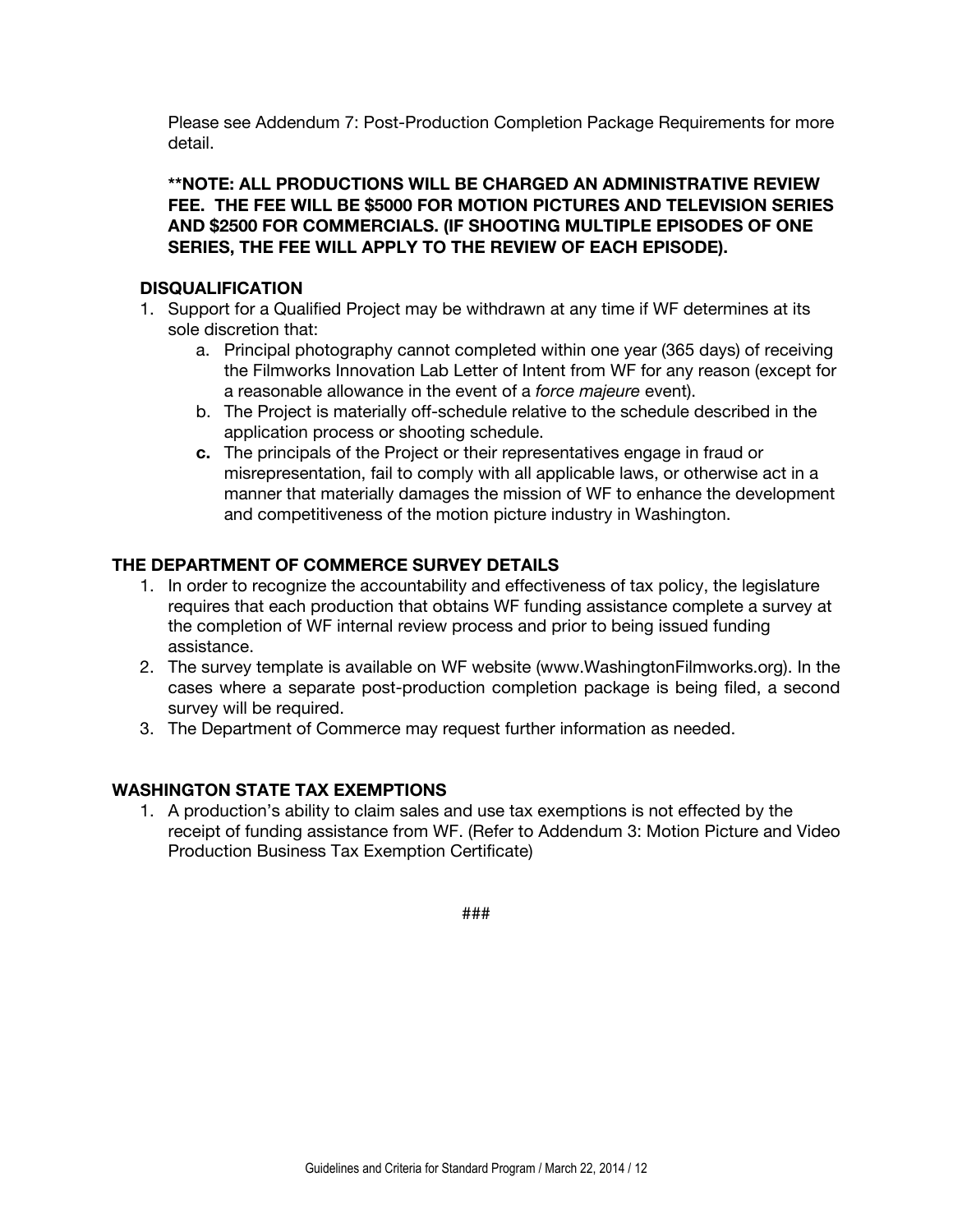# **Addendum 1: Collective Bargaining Agreement Positions**

### **Positions for Health Retirement Benefits\***

Gang Boss **Cable Person** Shop Crafts Person **First Aid** Utility Prop/Model Makers (aka Carpenters) Medic, EMT, etc Construction Divers **Video Assist** Utility Technicians (Limited) **Greens** VTR/Playback Tool Person **First Greens** First Greens Cable Utility Key Scenic Artist (Painter) On Set Greens Scenic Foreperson (aka Charge Artist) **Special Effects Set Painters <b>Grip** Grip Community Construction Construction Construction Construction Construction Construction Construction Construction Construction Construction Construction Construction Construction Construction Cons Scenic Artist **Example 20** Key Grip Foreman **Foreman** Sign Painters/Writers **Best Boy** Best Boy **Welder** On Set Painters **Dolly Grip** Diver Sculptors/Plasterers Crane Operator Crane Cremician Effect Technician

DP/Cinematographer Rigging Best Boy **Production Office** Camera Operator **Rigging Grips Rigging Grips Production Supervisor** Loader **Makeup Artist Production Accountant Containers Makeup Artist Production Accountant** 

Wardrobe Supervisor Wig Makers **Teacher** Costume Designer Natural Costume Designer Natural Costume Designer Natural Costume Designer Natural Costume Designer Key Wardrobe/Lead Set

**Art Department Electricians Set Dressing** Production Designer Gaffer Set Decorator Casset Because Set Decorator Art Director **Best Boy** Best Boy **Contained Best Boy Lead Person** Art Department Coordinator Generator Operator **Coordinator** Draper/Upholsterer Lamp Operator **Buyer** Buyer **Construction, Paint, & Scenic** Dimmer Operator/Laptop Operator Coordinator Rigging Gaffer **Sound** Draftsperson **Rigging Best Boy** Sound Mixer Foreman **Rigging Electrician** Boom Operator

**Camera** Rigging Key

Key Hair Stylist **Payroll Accountant** Wardrobe Hair Stylist

Wardrobe **Painters** (also see Construction) Assistant Key Charge **Projection** Costumer/Buyer/Stylist Scenic Scenic Dailies Projectionist

Set Designer/Draftsperson Electrician Electrician Dresser (On Set, Off Set, Swing Gang

Buyer Greens Foreman Non-Record Video/Video Assist

Grip Licensed Powder Person

1st Assistant Camera **Assistant Camera** Assistant Production Supervisor 2nd Assistant Camera **Makeup and Hair** Production Office Coordinator Digital Image Technician Key Makeup Artist **Assistant Production Office Coordinator** Assistant Production Office Coordinator Still Photographer **Communist Con Set Makeup Artist** Assistant Production Accountant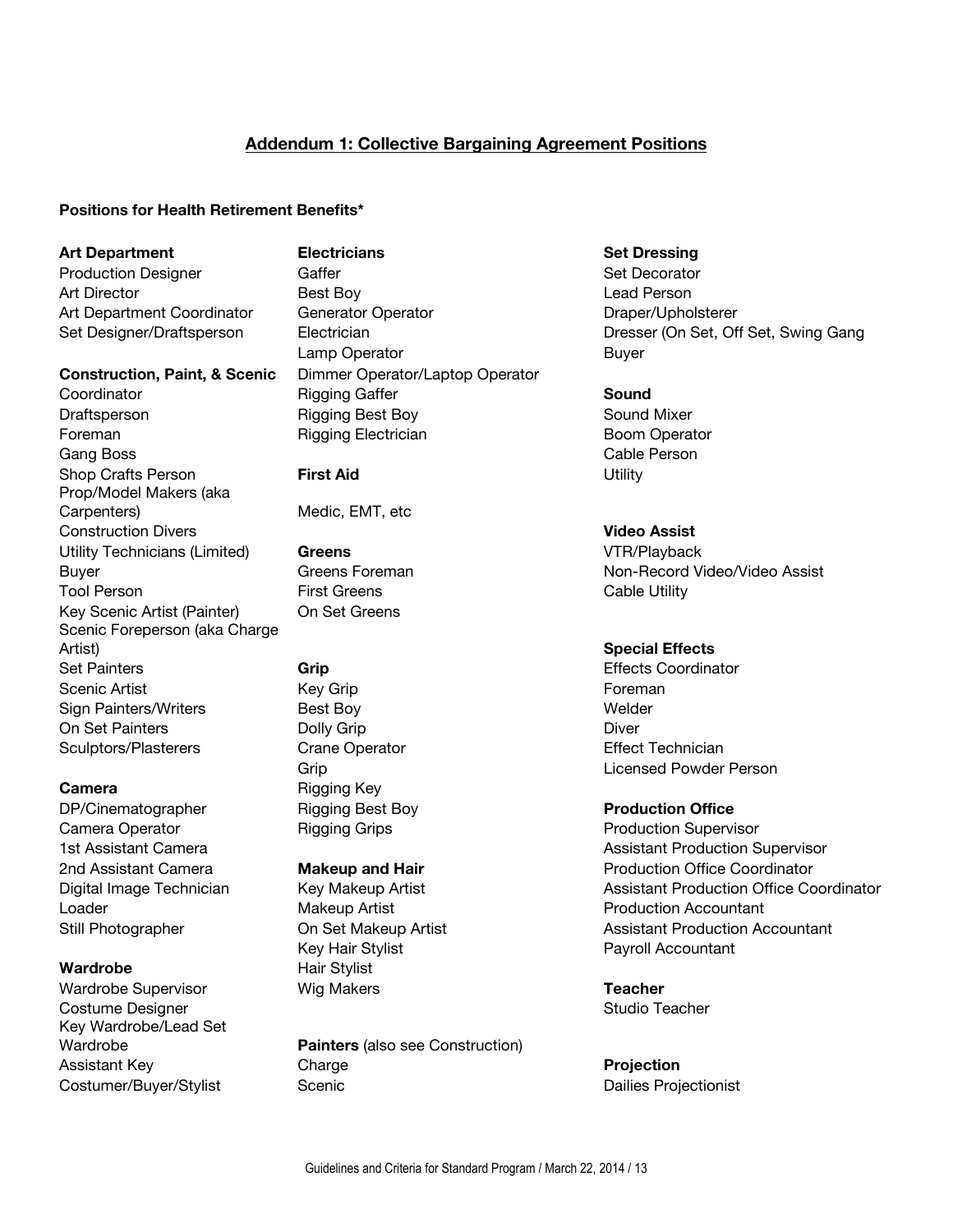Set Costumer Set Painter Key Tailor/Fitter Signs **Script** (aka Continuity) Tailor **Standby Painter Standby Painter** Script Supervisor Shopper Plasterer Seamstress/Stitcher/Sewer Sculptor **DGA Positions**

**Craft Service Props Props Props Line Producer** 

**Talent** (does not include Actor **Locations Scout** Stunt Coordinator

Key Craft Service **Prop Master** Prop Master **New York Craft Service** Unit Production Manager Assistant Craft Service Assistant Prop Master 1st AD Buyer 2nd AD **Editorial** Prop Weapons 2nd 2nd AD, etc. Editor **Cars/Boats** On Set Picture Cars/Boats Assistant Editor Marine Coordinator **Teamster Positions** Sound Editor **Prop Person** Prop Person Transportation Captains

**Director** 

Apprentice Editor **Boat Handlers** Transportation Coordinators All Drivers (including passenger vans)

Extras) Locations Manager (occasionally IATSE)

\*Positions listed here are those WF considers typically covered by collective bargaining agreements and require evidence of health & retirement benefits paid. WFW recognizes that positions may have alternate titles but function in the same capacity. For those crew persons, the same standards of benefits evidence apply.

*Revised - 2.9.10*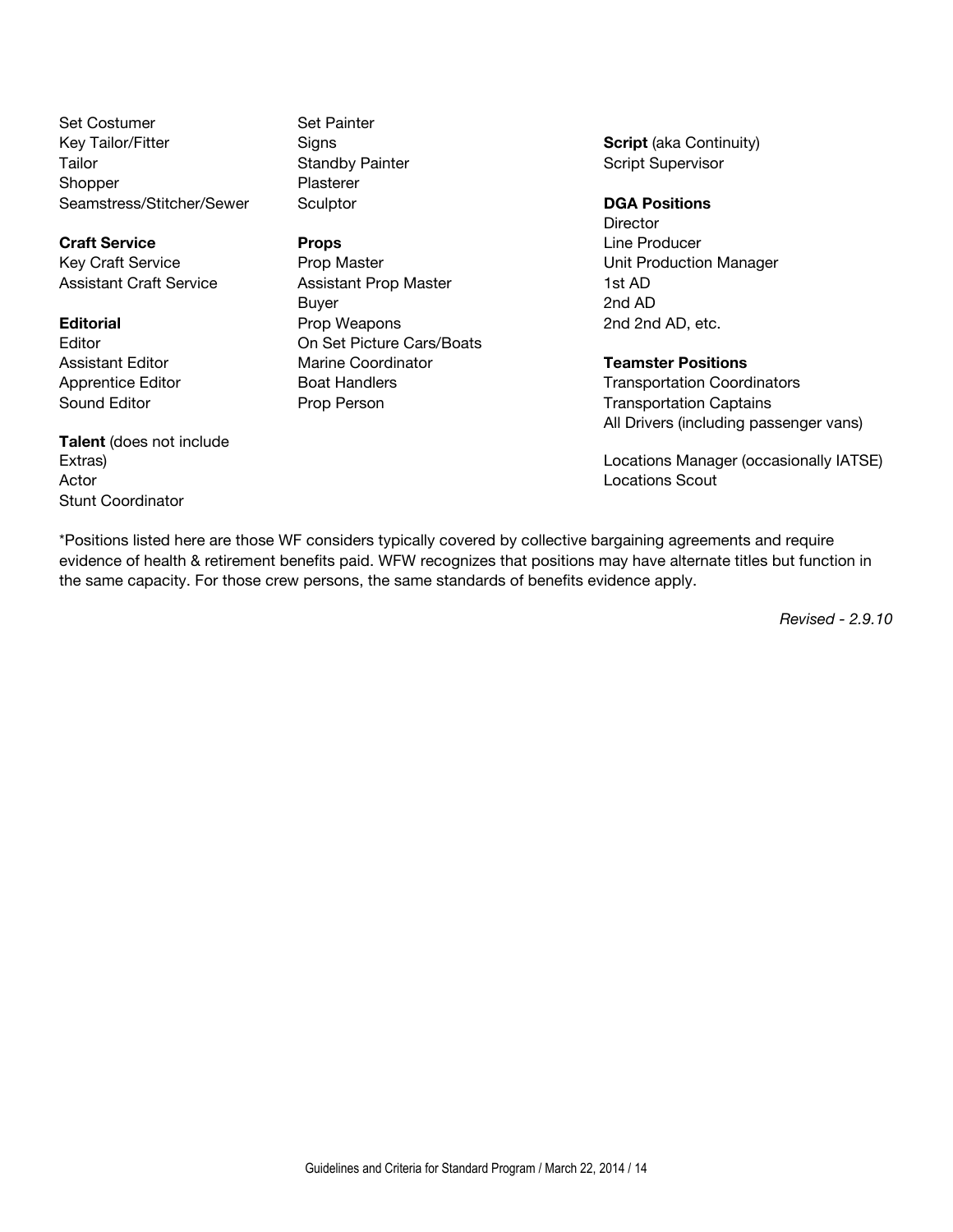### **Addendum 2: Benefits Provision**

Washington Filmworks (WF) requires that all productions receiving funding assistance make industry standard payments for health insurance and retirement benefits.

Productions will meet this requirement if they enter into an agreement with the various trade unions that represent workers in the motion picture industry, and provide health insurance and retirement programs tailored for the industry.

WF's goal in administering the benefits provision is to avoid creating a competitive disadvantage between union and non-union productions. WF acknowledges that the easiest way to comply with the benefits provision is to use the various union benefit structures.

In cases where a production does not have a collective bargaining agreement in place, the applicant can meet this requirement by providing adequate health insurance coverage and making adequate contributions to retirement programs. These contributions must be industry standard payments that are equal to the amounts paid under the applicable collective bargaining agreement that would cover the majority of the crew.

Please contact WF directly for the current definition of what is considered adequate health coverage and retirement benefits.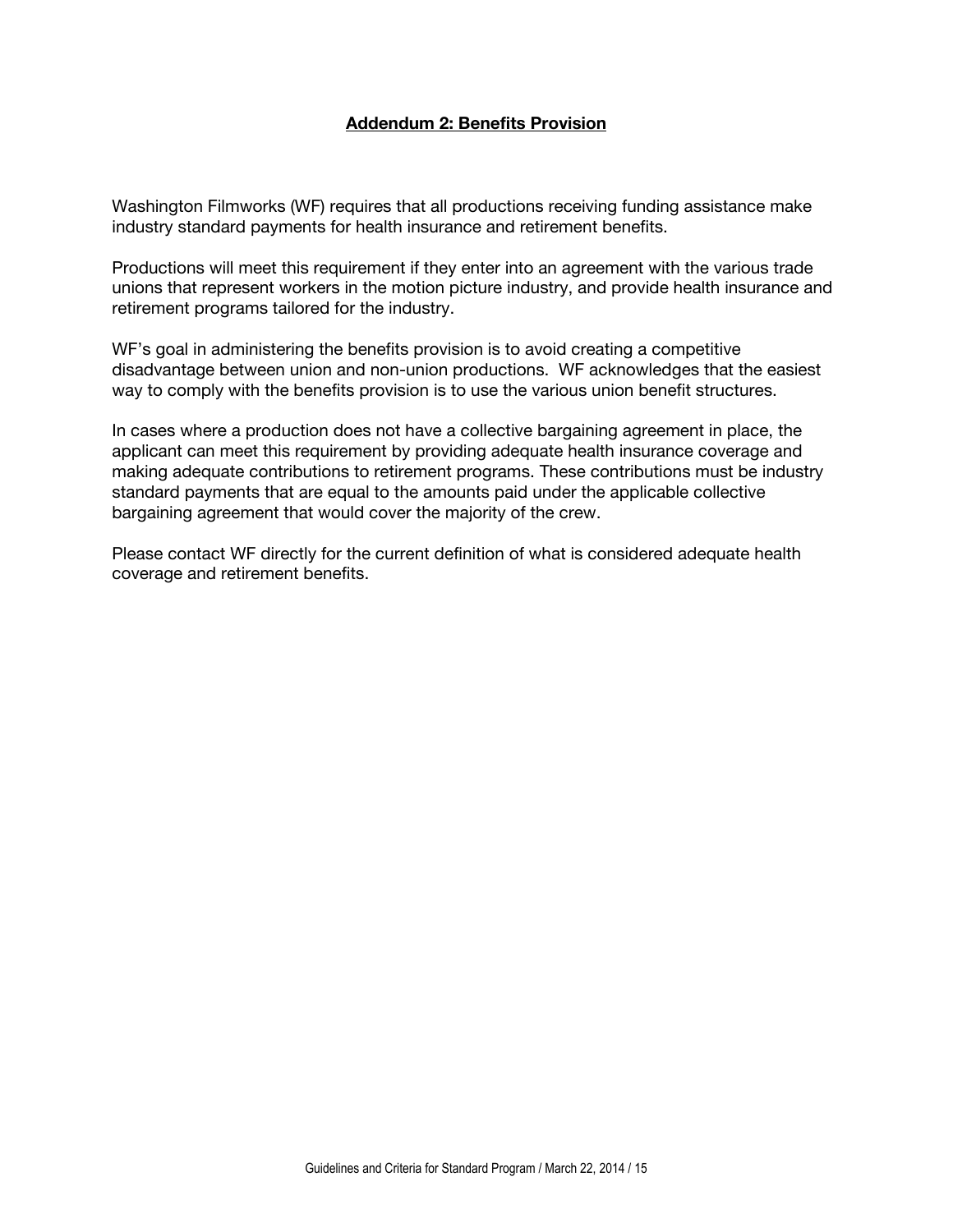| Department of<br>'enue<br><b>Washington State</b><br><b>MOTION PICTURE AND VIDEO PRODUCTION BUSINESS</b><br><b>EXEMPTION CERTIFICATE</b>                                                            |                                   |  |
|-----------------------------------------------------------------------------------------------------------------------------------------------------------------------------------------------------|-----------------------------------|--|
| 1. Name of Vendor                                                                                                                                                                                   |                                   |  |
|                                                                                                                                                                                                     |                                   |  |
| 3. Address of Renter/Buyer <i>Street City, State</i>                                                                                                                                                | Zip Code                          |  |
| 4. Production Equipment Rented                                                                                                                                                                      |                                   |  |
| Use additional sheets as needed<br>5. Production Services Purchased                                                                                                                                 |                                   |  |
| Use additional sheets as needed<br>This certificate exempts both state and local sales tax from production rental equipment and purchase of                                                         |                                   |  |
| production services. The tax exemption on vehicles used in production applies to state and local taxes and<br>extends to exempting the additional sales tax on rental cars.                         |                                   |  |
| The renter/buyer certifies that it is a motion picture or video production business and that it is not engaged, to any extent,<br>in the production of erotic material, as defined in RCW 9.68.050. |                                   |  |
| Print Name<br>Name of Person Authorized by the Renter/Buyer to Sign the Certificate                                                                                                                 |                                   |  |
| Signature<br>Signature of Authorized Agent of the Renter/Buyer                                                                                                                                      | Date $\frac{ }{ }$<br>Date Signed |  |

For tax assistance, visit dor.wa.gov or call 1-800-647-7706. To inquire about the availability of this document in an alternate format for the visually impaired, please call (360) 705-6715. Teletype (TTY) users may call 1-800-451-7985. REV 27 0023 (9/23/08)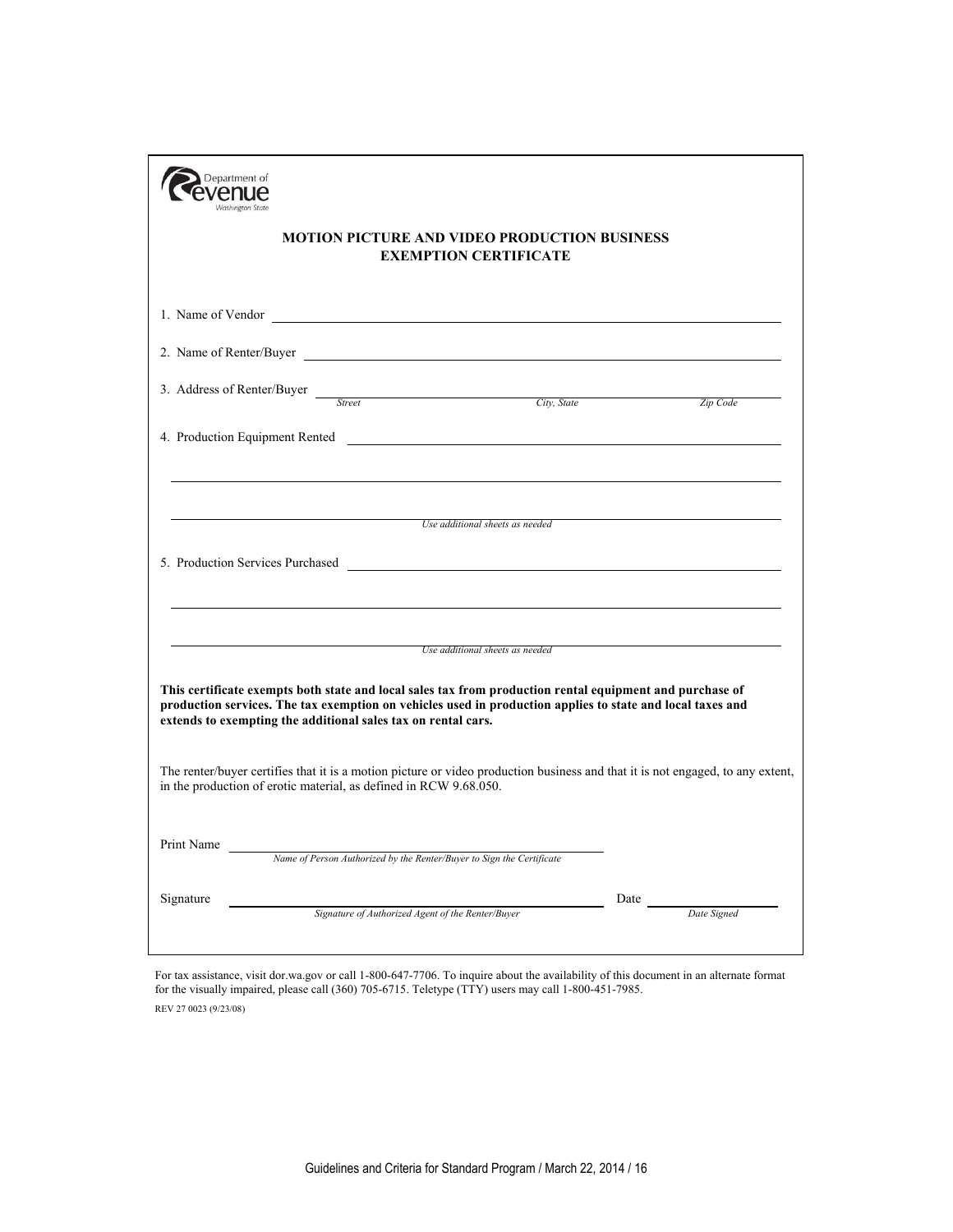# **Addendum 4: Code of Conduct**

# **Washington State – Production Code of Conduct**

**To Production Companies:** You are guests and should treat this location, as well as the public, with courtesy. If we do not all work toward building a good relationship with the local communities in which we work, we will see less production, resulting in fewer jobs for us all. Please adhere to the following guidelines.

**To The Citizens:** If you find this production company is not adhering to the Code Of Conduct, please contact the Seattle Office of Film + Music at (206) 684-5030 or Washington Filmworks (206) 264-0667.

- 1) When filming in a neighborhood or business district, proper notification is to be provided to each merchant or neighbor who is directly affected by the company (this includes parking, base campus, and meal areas). The filming notice should include:
	- name of company
	- name of the production<br>• kind of production (e.g.,
	- kind of production (e.g., feature film, movie of the week, TV pilot, etc.)
	- type of activity and duration (i.e., times, dates, number of days, including prop and strike)
	- company contact (first assistant director, unit production manager, location manager)
	- name and number of City Film Coordinator
- 2) The Code Of Conduct should be attached to the filming notification and distributed to the neighborhood.
- 3) Production vehicles arriving on location in or near a residential neighborhood should enter the area at a time no earlier than that stipulated in the permit, and park one by one, turning off engines as soon as possible. Cast and crew shall observe designated parking areas.
- 4) When a production pass identifying the employee is issued, every member of the crew shall wear it while at the location.
- 5) The removal, moving, or towing of the public's vehicles is prohibited without the express permission of the municipal jurisdiction or the owner of the vehicle.
- 6) No production vehicles should park in or block driveways without the express permission of the driveway owner.
- 7) Cast and crew meals shall be confined to the area designated in the location agreement or permit. Individuals shall eat within their designated meal area during scheduled crew meals. All trash must be disposed of properly upon completion of the meal.
- 8) Removal, trimming, and/or cutting of vegetation or trees is prohibited unless approved by the permit authority or property owner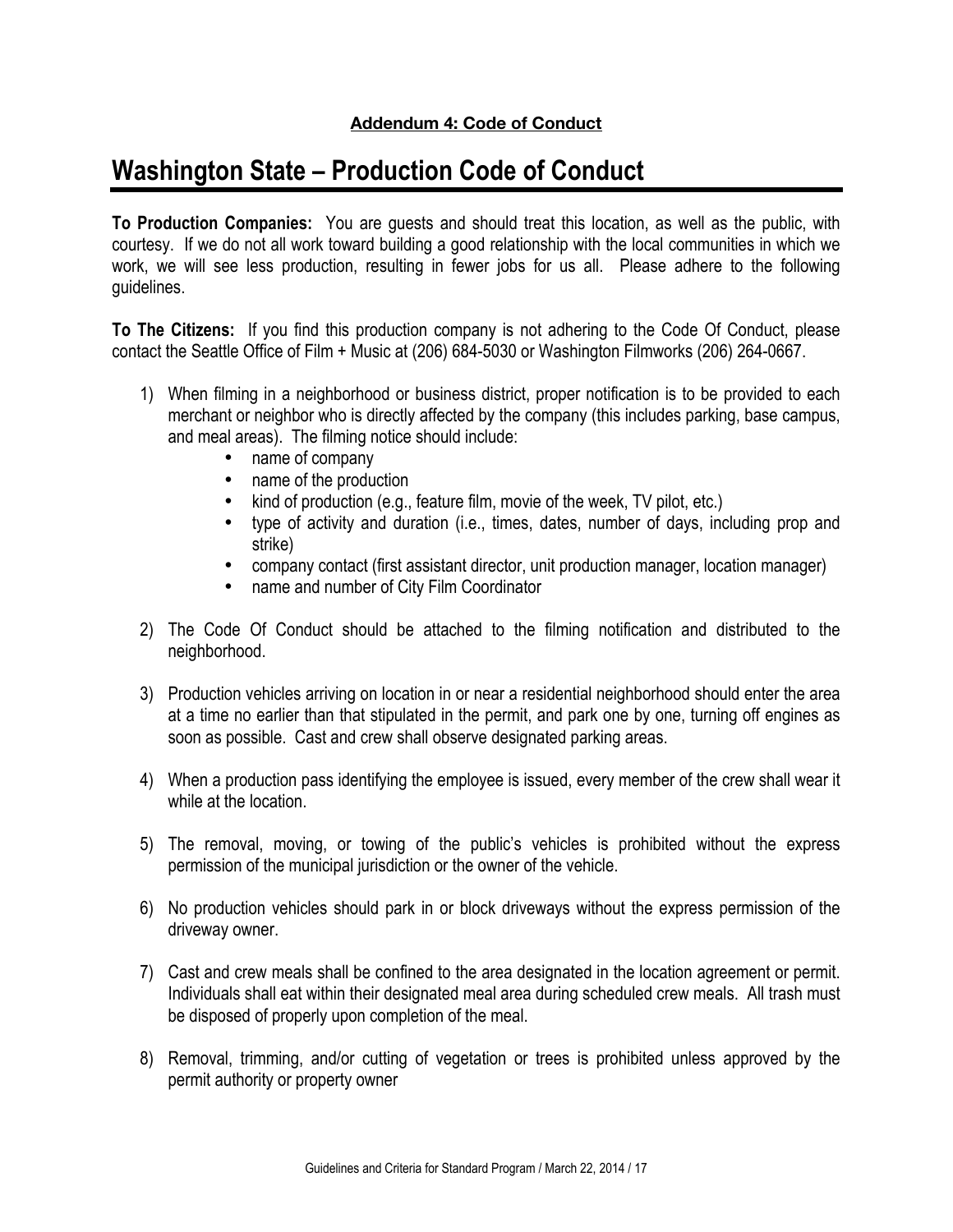- 9) Remember to use the proper receptacles for disposal of all napkins, plates, and coffee cups you may use in the course of a working day.
- 10) All signs erected or removed for filming purposes will be removed or replaced upon completion of the use of that location unless otherwise stipulated by the location agreement or permit. Also remember to remove all signs posted to direct the company to the location.
- 11) Every member of the cast and crew will keep noise levels as low as possible.
- 12) Articles of clothing that do not display common sense and good taste should not be worn by crew members. Closed toed shoes and shirts must be worn at all times, unless otherwise directed.
- 13) Crew members shall not display signs, posters, or pictures on vehicles that do not reflect common sense or good taste (i.e., pin-up posters).
- 14) Do not trespass onto other neighbors' or merchants' property. Remain within the boundaries of the property that has been permitted for filming.
- 15) The cast and crew shall not bring guests or pets to the location, unless expressly authorized in advance by the company.
- 16) Make sure all catering, crafts service, construction, strike, and personal trash is removed from the location.
- 17) Observe designated smoking areas and always extinguish cigarettes in butt cans.
- 18) Cast and crew will refrain from the use of lewd or improper language within earshot of the general public.
- 19) The company will comply at all times with the provisions of the filming permit.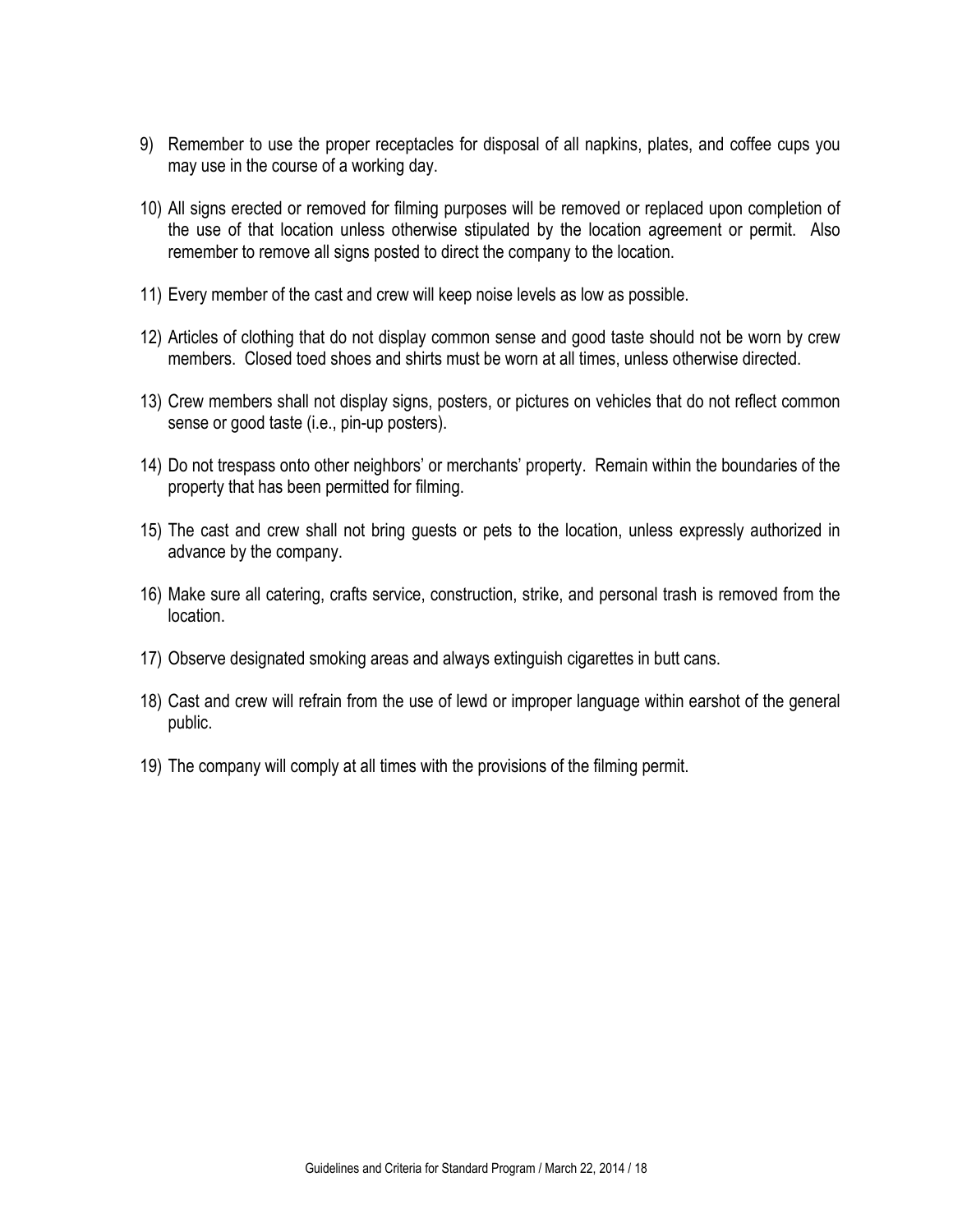### **Addendum 5: Washington Filmworks Declaration of Residency Form DECLARATION OF RESIDENCY**

**Purpose of this form:** Qualified Projects claiming funding assistance on wages or salaries paid to Washington State residents must have each employee complete this declaration of residency. The Qualified Project must retain this form in its records and submit a completed copy for each Washington State worker employed on the Qualified Project.

| <b>Last Name</b>                      | <b>First Name</b>      | <b>Middle Initial</b> |  |
|---------------------------------------|------------------------|-----------------------|--|
| <b>Permanent Residence</b>            |                        |                       |  |
| <b>City</b>                           | <b>State</b>           | <b>Zip Code</b>       |  |
| <b>Telephone Number</b>               | <b>Email</b>           |                       |  |
| <b>Title of Project or Production</b> | <b>Position / Role</b> |                       |  |

### Length of time at above address

Residency. To be a resident of Washington State that enables your employer to qualify for funding assistance for your engagement from Washington Filmworks (WF), you must have a permanent dwelling within the state and spend an aggregate of at least six months each year within the state. You may only have one permanent dwelling and a change in your permanent dwelling is established only by establishing a physical presence in a new location with intent to abandon your old domicile and make a home in the new location permanently or indefinitely. Employees whose engagement does not qualify for WF support may still be hired by the production company at the production company's discretion.

- 1. Is this Declaration of Residency for a minor? Yes  $\Box$  No  $\Box$ A minor must present parent or legal guardian's proof of residency. Guardian Name
- 2. Are you presently a resident of Washington State? Yes  $\Box$  No  $\Box$ 
	- a. If yes, have you been a resident for at least 6 months prior to today's date? Yes  $\Box$  No  $\Box$
- 3. Do you anticipate changing your residence status during the time that you expect to work on the motion picture? Yes  $\Box$  No  $\Box$
- 4. What evidence have you provided the production company to show residence in Washington State? You *must* provide a copy of at least one of the following. If WF determines that more than one item is required, you will be notified. *Exception: Employees earning less than \$500 on the project need not provide the following documentation.*
	- Valid Washington State driver's license with an issue date at least six months prior to the date of this Declaration
		- $\circ$  Enter the driver's license number.
	- A current Washington State voter registration card with an issue date at least six months prior to the date of this Declaration
		- $\circ$  Enter the registering county.
	- □ Copies of six months of utility bills with a Washington State address

\_\_\_\_\_\_\_\_\_\_\_\_\_\_\_\_\_\_\_\_\_\_\_\_\_\_\_\_\_\_\_\_\_\_\_\_\_\_\_\_\_\_\_\_\_\_\_\_\_\_\_\_\_\_\_\_\_\_\_\_\_\_\_\_\_\_\_\_\_\_\_\_\_\_\_\_\_\_\_\_\_\_\_\_\_\_\_\_\_\_\_

### \*\*\***YOU MUST PROVIDE A PHOTOCOPY OF YOUR PROOF OF RESIDENCY**\*\*\*

*Unless you are making less than \$500 on this motion picture.*

I declare under penalty of perjury that everything in this document is true, correct and complete to the best of my knowledge.

Signature Date Date **Date**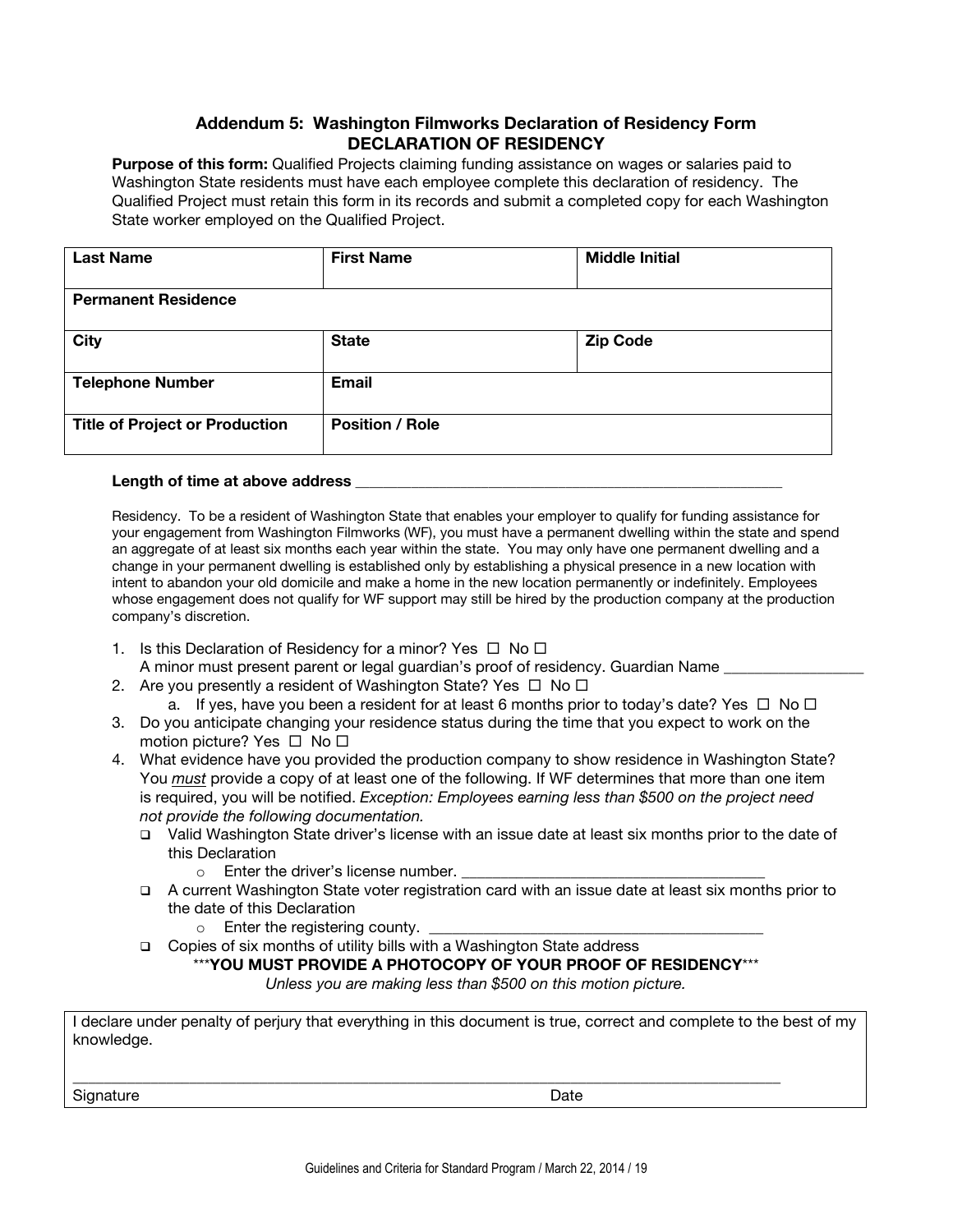# **Addendum 6: Production Completion Package Requirements**

### **Production Completion Package Requirements**

Within sixty (60) days of completing principal photography on your motion picture project, or forty-five (45) days for a commercial, the production company must submit a Production Completion Package to Washington Filmworks (WF).

WF works closely with each production in an effort to expedite the funding assistance process and reduce associated costs to the production. To that end, please provide the information listed below, divided into the sections as follows. Please note that the completion package will not be considered complete and the review will not commence until all these items are received.

### *Section I -- Production Overview*

This section should include the following information:

- 1. Signed letter from the Production Accountant confirming:
	- a. The production dates
	- b. The Washington State general ledger (or expense report) has been reviewed for accuracy
	- c. All financial obligations incurred in the state of Washington have been paid
	- d. The total amount spent to date on Washington Resident Payroll and Washington Vendors
	- e. The total amount of funding assistance being requested
- 2. Chart of Accounts (the list of account numbers and names where costs are charged)
- 3. Total Production Budget to date
	- a. Estimated vs. Actual costs should be included
- 4. Washington State general ledger (for commercials, a PO Log is acceptable) itemizing all qualified expenditures.
	- a. WF requires that each production include both paper and digital (preferably excel) formats of the ledger \*\*\*Also please note: if production prefers, this ledger may be divided into two

reports: 1. payroll data for crew and talent, 2. all other expenses

- b. This general ledger or PO log should include at least the following details for all transactions:
	- i. account number
	- ii. transaction date
	- iii. payee or vendor name
	- iv. amount
	- v. source of payment (check or petty cash, journal entry)
	- vi. a description detailing the expense
	- vii. any invoice or petty cash envelope number if applicable
- c. It should be noted that the total amount of the Washington State ledger(s) or PO log(s) should match exactly the total amount being claimed as eligible Washington State spend as specified in the production accountant letter.
- 5. Payroll Report for all crew and talent must match the excel template provided by WF and include the following for each resident and nonresident employee who worked in Washington State:
	- a. Employee Name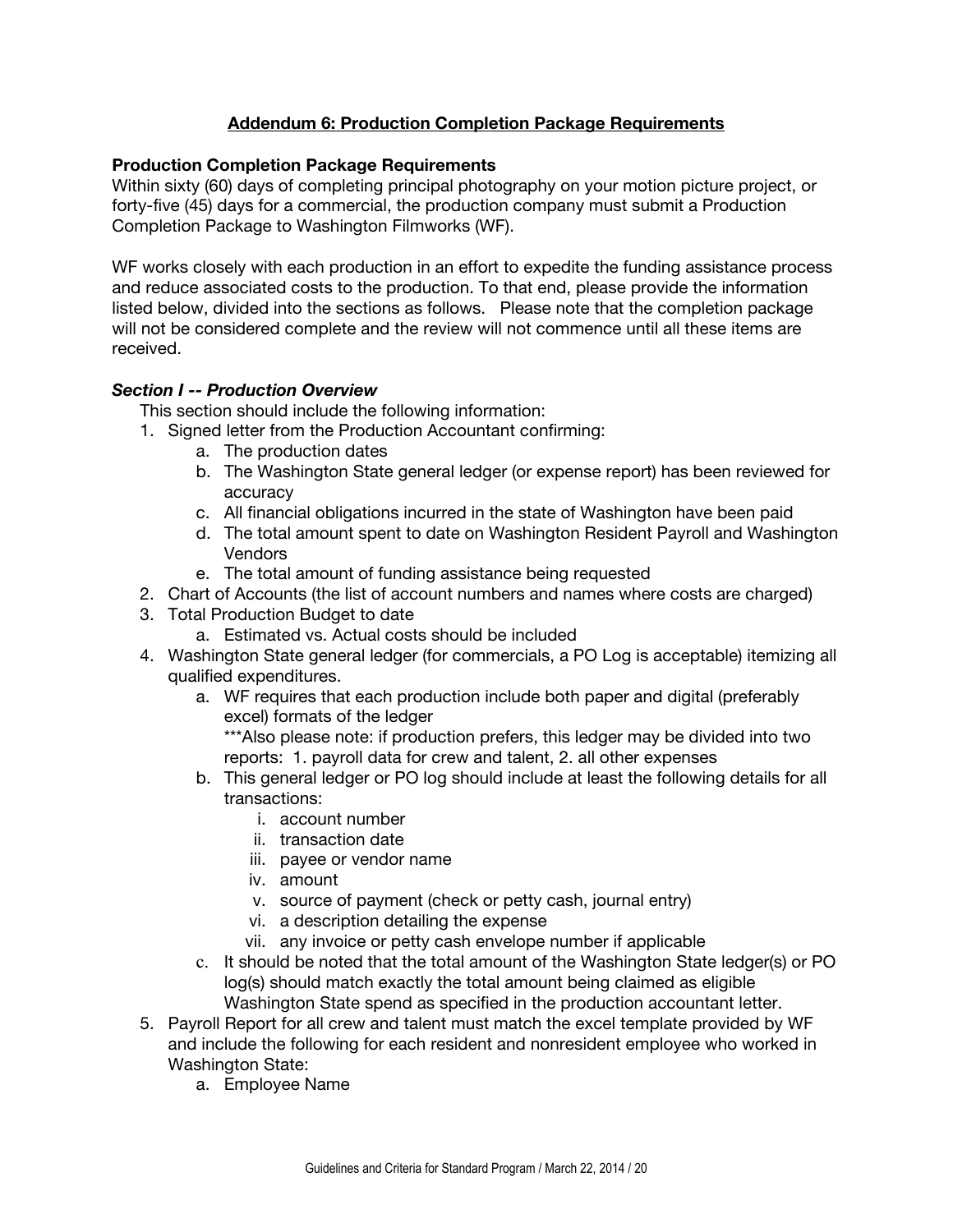- b. Employee Email (if available)
- c. Address
- d. Home State
- e. Work State
- f. Corp Name (if applicable)
- g. Position
- h. Specify union (or nonunion if applicable)
- i. Hourly base rate
- j. Total hours worked
- k. Total days worked
- l. Total gross wages
- m. Per Diem (if applicable and paid through payroll)
- n. Kit Rentals (If applicable and paid through payroll)
- o. Mileage (If applicable and paid through payroll)
- p. Payroll taxes (itemized: FICA, FUTA, SUI, Other)
- q. Benefits paid if applicable. (Pension, Health & Welfare)
	- i. Should there be a question as to whether a position requires benefits please refer to the list of Collective Bargaining Agreement positions WF considers "typically covered" in Addendum 1 or contact WF immediately for clarification.
- r. Workers Comp Insurance (SDI)
- s. Handling Fees: Payroll handling fees may only be included if the payroll was processed by a qualified WA based business.
- t. Week Ending for  $1<sup>st</sup>$  week worked
- u. Week Ending for Last week worked.
- 6. Locations List for all Washington jurisdictions. This list should include a list of all cities, jurisdictions, or towns in which principal photography or  $2<sup>nd</sup>$  unit photography occurred for this project and the number of days shot there. This list should also include the cities, jurisdictions, or towns for the Washington production office including the number of days open, and the cities, jurisdictions, or towns in which cast or crew was housed in Washington if different than the shooting locations.
- 7. Proof of customary production/liability insurance
- 8. Department of Commerce Production Survey
	- a. Following the internal review by WF, Production must complete the Department of Commerce Survey
		- i. You can access the survey from our website http://www.washingtonfilmworks.org
	- b. Once you have filled out the survey, print and deliver a copy to WF
	- c. No funds will be issued until a copy of the survey has been submitted to WF and WF has verified the Dept of Commerce has received the survey
	- d. Separate surveys are required to be filed and accompany the production and post-production completion packages respectively (where applicable)

# *Section II -- Cast & Crew Detail*

A Payroll Report that matches the WF Template should already have been submitted in *Section I***.** This section should include the following information for resident and nonresident labor:

- 1. A copy of the standard Production Crew List distributed to crew
- 2. A copy of the standard Production Cast List.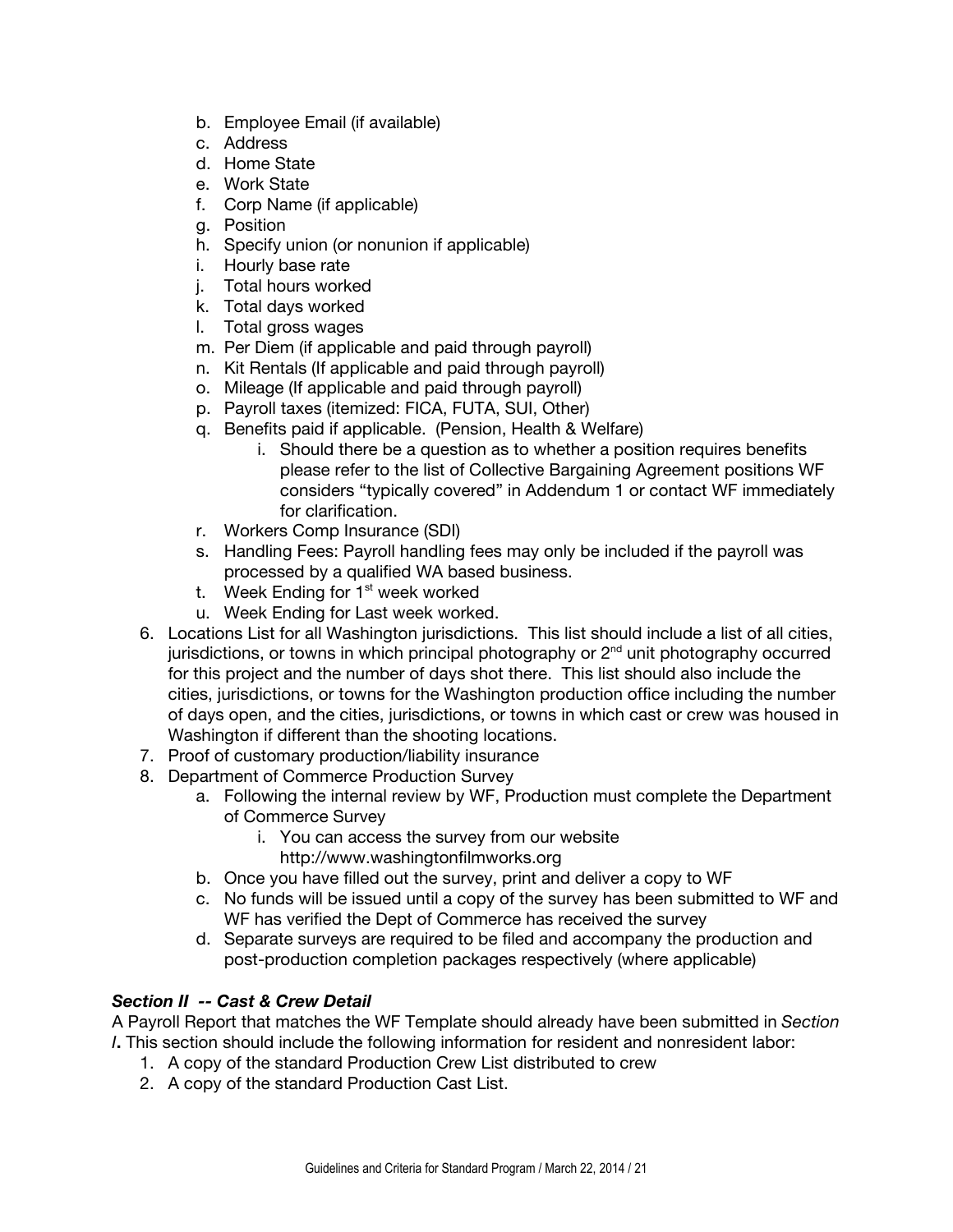- a. If this list does not already exist please note that it must include character name
- 3. Comprehensive list of extras / stand-ins sorted alphabetically by last name
	- a. If the extras / stand-ins were not paid with the crew and cast through payroll then the following must be included in the list for each extra / stand-in: name, hourly rate, total hours worked, total days worked, total amount for any "bumps" for wardrobe, props, etc, total gross wages.
- 4. Both digital and paper formats of the crew, cast, and extras lists are required (again, excel is preferred but word or PDF is accepted)
- 5. Copies of Time Cards and Paychecks for all Washington Residents and allowable Non-Residents. Time Cards and Paychecks should be submitted in alphabetical order by employee or by week-ending, then alphabetical order by employee
- 6. SAG Exhibit Gs (where applicable)
- 7. If production used a payroll service company to process crew, cast and/or extras payroll payments, production must include copies of the payroll service company invoices and fringe reports for Washington Resident and allowable Non-Resident labor

### *Section III – Proof of Benefits*

This section may be included in the vendor invoice section or included in a detailed Cast & Crew Detail section but should include the following information:

- 1. Documentation that health and retirement benefits have been paid out to the applicable cast and crew positions WF considers typically covered by a collective bargaining agreement (CBA) as defined in Addendum #1
- 2. If the production did not sign a union contract to cover all CBA positions, then an explanation of how our benefits criteria was fulfilled

# *Section IV -- Declaration of Residency for Crew, Cast and Extras*

This section should include the following information:

- 1. All Washington residents must complete the Declaration of Residency form upon date of hire
- 2. Proof of residency must accompany the residency form for any Cast, Crew or Extras making \$500 or more on a production. Acceptable documentation is one of the following:
	- a. a valid Washington State driver's license with an issue date at least six (6) months prior to the date of the Declaration of Residency (or resident's start date)
	- b. A current voter registration card with an issue date at least six (6) months prior to the date of the Declaration of Residency (or resident's start date)
	- c. Copies of six (6) months of utility bills with a Washington State address
- 3. If an employee cannot provide one of the previous three forms of proof other proof may be acceptable. WF must approve all alternate forms of proof of residency in advance of submission
- 4. Crew, Cast or Extras making less than \$500 on a production are not required to provide proof of residency, but must complete and sign a Declaration of Residency form.
- 5. If the Cast member or Extra is a minor and cannot produce proof of residency, then he or she may have his or her parent or legal guardian sign the declaration of residency and provide their proof of residency
- 6. All Declaration of Residency forms and associated proof of residency must be sorted alphabetically by last name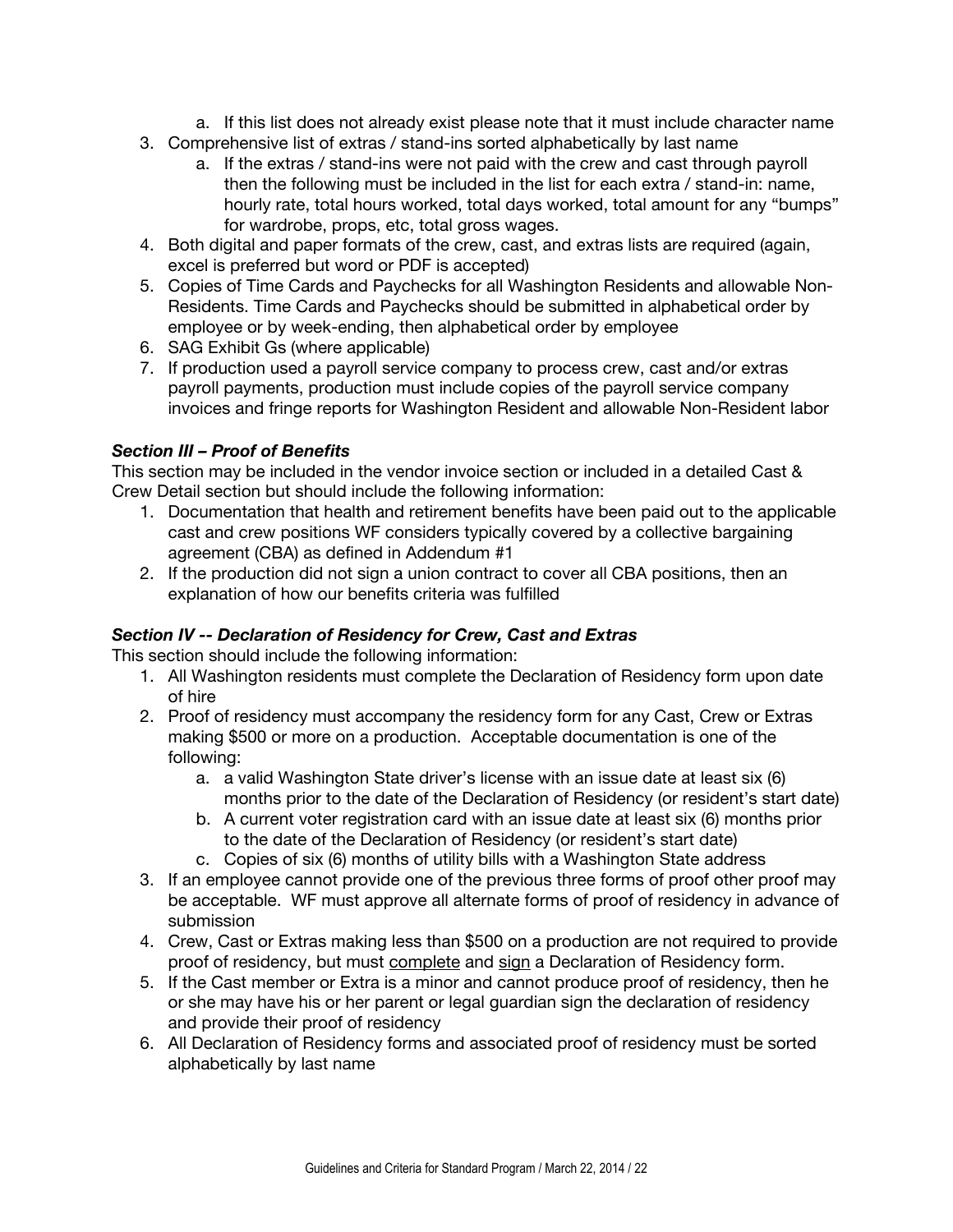### *Section V -- Petty Cash Envelopes and Receipts*

This section should include the following information:

- 1. All qualified in-state petty cash receipts should be itemized by line item in the submitted Washington State general ledger.
	- a. The ledger should include the vendor name (if the "Vendor" field automatically fills with the crew member's name who had the petty cash float, please include the vendor name in the "Description" field)
	- b. A brief description of the purchase
	- c. Petty Cash Envelope Number
	- d. Date and Amount of Transaction
	- e. See *Section I* for more information.
- 2. Petty cash envelopes must be:
	- a. Copied (please include copies of the front of the envelope and all corresponding Washington receipts)
	- b. Numbered and presented in numerical order by crew member, float, or department
	- c. Clearly indicated any non-Washington expenses on the petty cash envelope copies
	- d. Copies of all non-Washington receipts should be voided with a thick black pen or not included at all
- 3. Acceptable receipts include the vendor name, phone number, and address in Washington State, date of the expenditure, item(s) description, and amount paid
	- a. If purchasing items from a non-traditional vendor, all of the above information must be included on the receipt—even if handwritten. Additionally, the Washington state vendor must sign the receipt
- 4. WF encourages each production to use the petty cash envelope template available for download from our website.

### *Section VI – Credit Card Purchase and Receipts*

Credit Card purchases should be treated similarly to Petty Cash purchases.

- 1. All qualified in-state credit card purchases should be itemized by line item in the submitted Washington State general ledger.
	- a. The ledger should include the vendor name. if the "Vendor" field automatically fills with the credit card company name, please include the vendor name in the "Description" field)
	- a. A brief description of the purchase
	- b. Credit Card Transaction Number or Envelope Number
	- c. Date and Amount of Transaction
	- d. See *Section I* for more information
- 2. Credit Card Receipts must be presented in the following way:
	- a. Similar to a Petty Cash Envelope, Credit Card receipts must be presented with a copy of a "Credit Card Envelope" cover
		- i. The Envelopes must be numbered and presented in numerical order by credit card number (For Example: if production used 2 credit cards: Amex1234, MC5678, then envelopes should be grouped by credit card then numbered)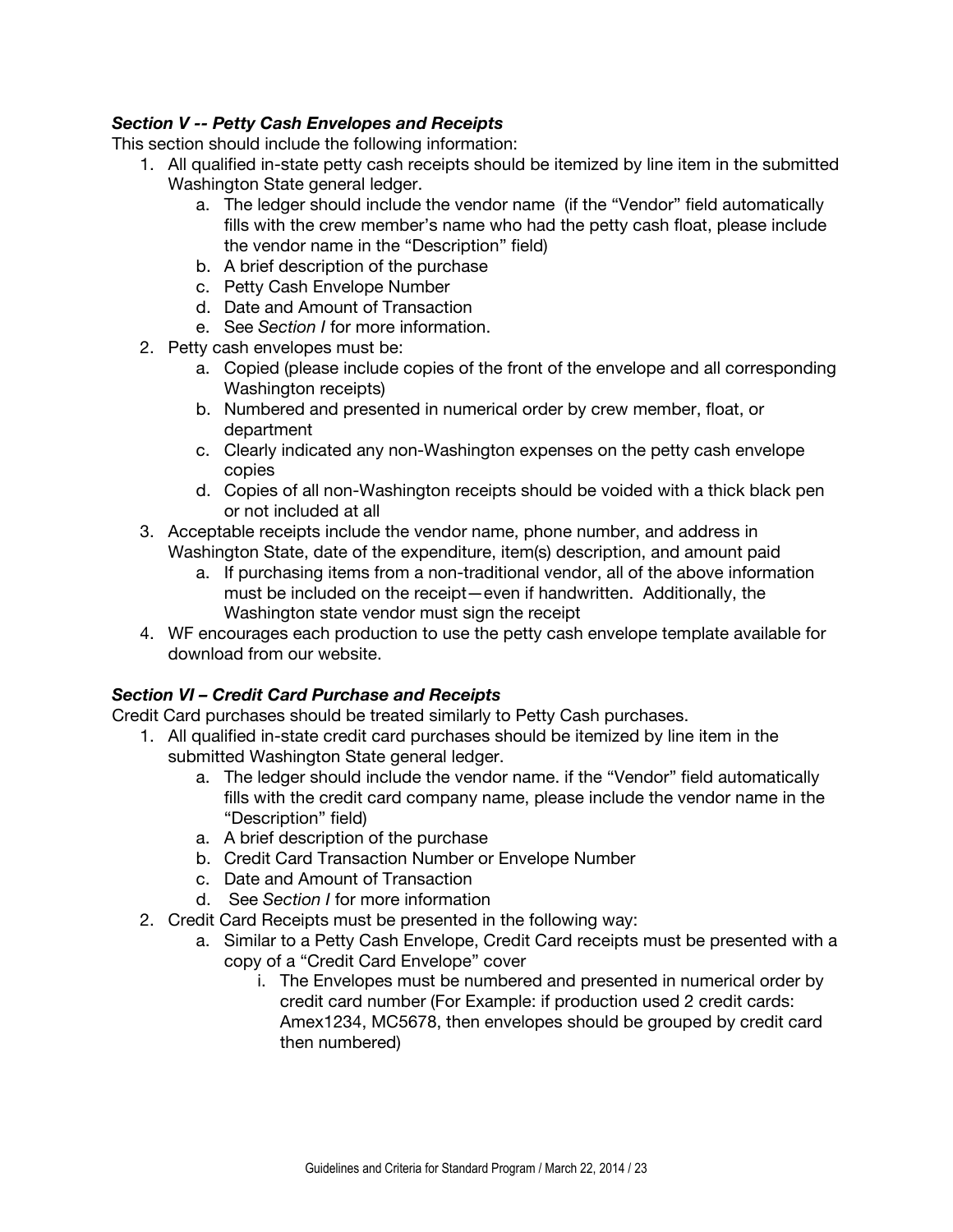- ii. As an alternative to the "Credit Card Envelope" presentation, production may choose to submit a copy of the Credit Card Statement containing the appropriate expenses
- b. All Washington Expenses must be numbered on the Credit Card Envelope of Statement. A copy of the corresponding credit card receipt must accompany the Envelope or Statement and must be numbered with the corresponding expense number
- c. Clearly indicated any non-Washington expenses on the Credit Card Envelope copies or Credit Card Statement
- d. Copies of all non-Washington receipts should be voided with a thick black pen or not included at all
- 3. Acceptable receipts include the vendor name, phone number, and address in Washington State, date of the expenditure, item(s) description, and amount paid. Note: Credit Card Receipts that simply indicate a vendor and total without any description of purchase or service will not be considered acceptable.

# *Section VII -- Vendor Invoices*

This section should include the following information:

- 1. Only invoices included on your Washington State general ledger (Section I) should be included in this section.
- 2. All invoices should be filed alphabetically by vendor name and should be accompanied by a copy of the check cut to the vendor.
- 3. All invoices should be referenced to a chart of accounts or account ID on the Washington State general ledger.
- 4. Acceptable invoices include the vendor name, phone number, and address in WA State, date of the expenditure, item(s)/service description, and amount paid.
- NOTE: ALL PRODUCTIONS WILL BE CHARGED AN ADMINISTRATIVE REVIEW FEE. \$5000 for Motion Pictures or Episodic Series \$2500 for Commercials

(If shooting multiple episodes for one series, the fee will apply to the review of each episode).

BECAUSE THIS REVIEW IS CONDUCTED AFTER THE COMPLETION PACKAGE IS SUBMITTED, THE FEE FOR THIS REVIEW IS NOT ELIGIBLE FOR FUNDING ASSISTANCE.

# **Addendum 7: Post-Production Completion Package Requirements**

If a qualified production has been previously approved for post-production funding assistance, then it may submit a separate completion package for post-production services within one (1) year of submitting the Production Completion Package.

Please provide WF with the following items listed below, divided into the sections as follows. It should be noted that the post-production completion package may not contain any invoices dated prior to the date the production submitted the production completion package.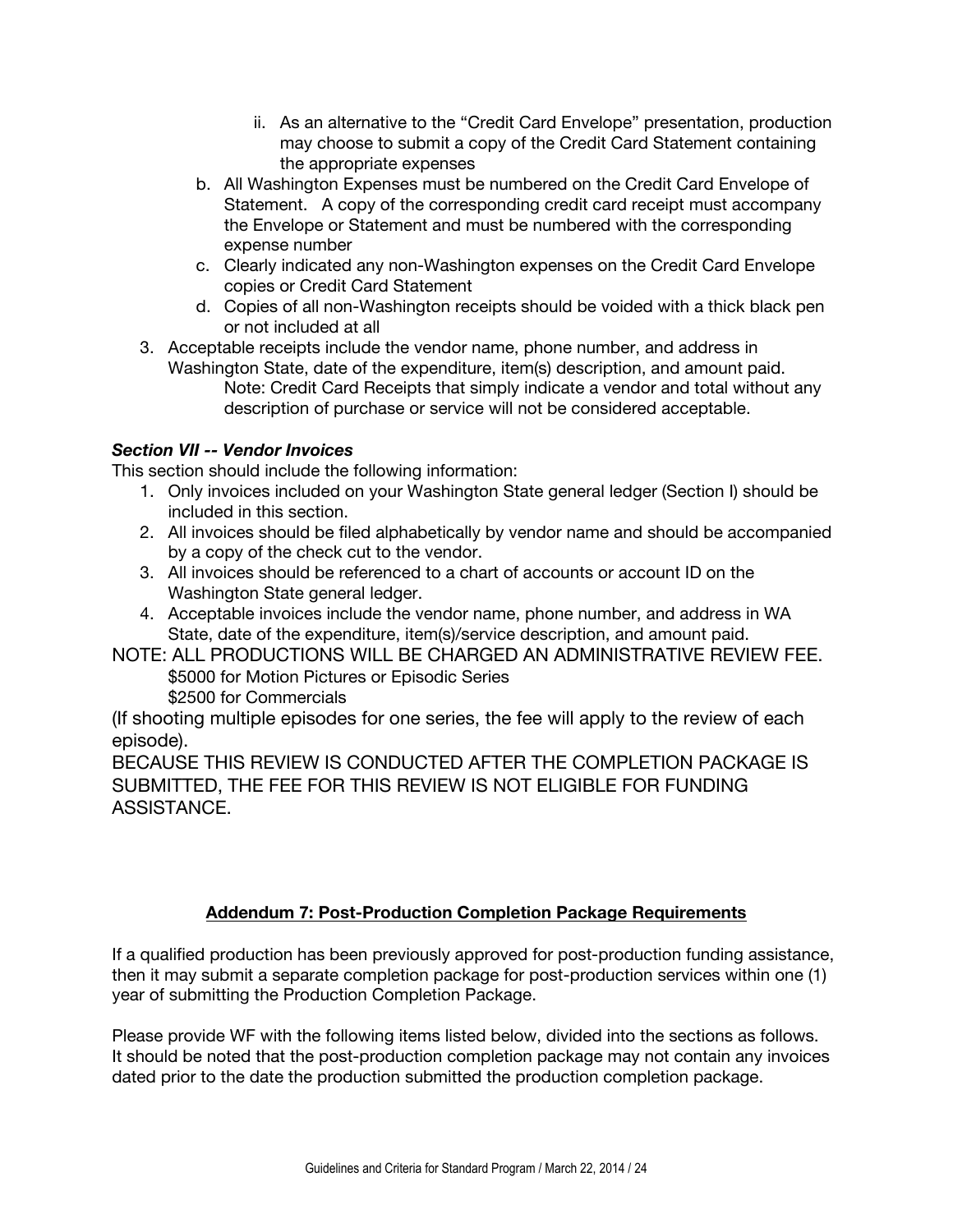### *Section I –Post-Production Overview*

This section should include the following information:

- 1. Signed letter from the Production Accountant confirming:
	- a. Date of the post-production period
	- b. Whether there was any additional photography during the post-production period and if so, the number of shoot days.
	- c. The Washington State general ledger for post-production expenses (or expense report) has been reviewed for accuracy
	- d. All financial obligations incurred in the state of Washington have been paid.
	- e. The total amount spent during the post-production time period on Washington Resident Payroll and at Washington Vendors.
	- f. The total amount of funding assistance being requested for the post-production completion package
- 2. Total Production Budget to date
	- Estimated vs. Actual costs should be included
- 3. Washington State general ledgers for post-production itemizing all qualified expenditures.
	- a. WF requires that each production include both paper and digital (preferably excel) formats of the ledger
		- \*\*\*Also please note: if production prefers, this ledger may be divided into two reports: 1. payroll data for crew and talent, 2. all other expenses
	- b. This general ledger should include all of the details required in the production completion package.
	- c. It should be noted that the total amount of the post production Washington State ledger(s) should match exactly the total amount being claimed as eligible Washington State spend.
- 4. Payroll Report for all crew and talent must match the excel template provided by WF and include the same detail as required for the production completion package for each the following for each resident and nonresident employee who worked in Washington State during the post production period.
- 5. Locations List for all Washington jurisdictions used in the post-production period including possible reshoot,  $2<sup>nd</sup>$  Unit photography locations, or post production offices. This should include the same detail as submitted with the production completion package.
- 6. Chart of Accounts for reference if any thing has changed or been added since the production completion package submission
- 7. Department of Commerce Post-Production Survey
	- a. Following the internal review by WF, Production must complete the Department of Commerce Survey
		- i. You can access the survey from our website
			- http://www.washingtonfilmworks.org
	- b. Once you have filled out the survey, print a copy to submit to WF
	- c. No funds will be issued until a copy of the survey has been submitted to WF and WF has verified the Dept of Commerce has received the survey
	- d. Separate surveys are required to be filed and accompany the production and post-production completion packages respectively (where applicable)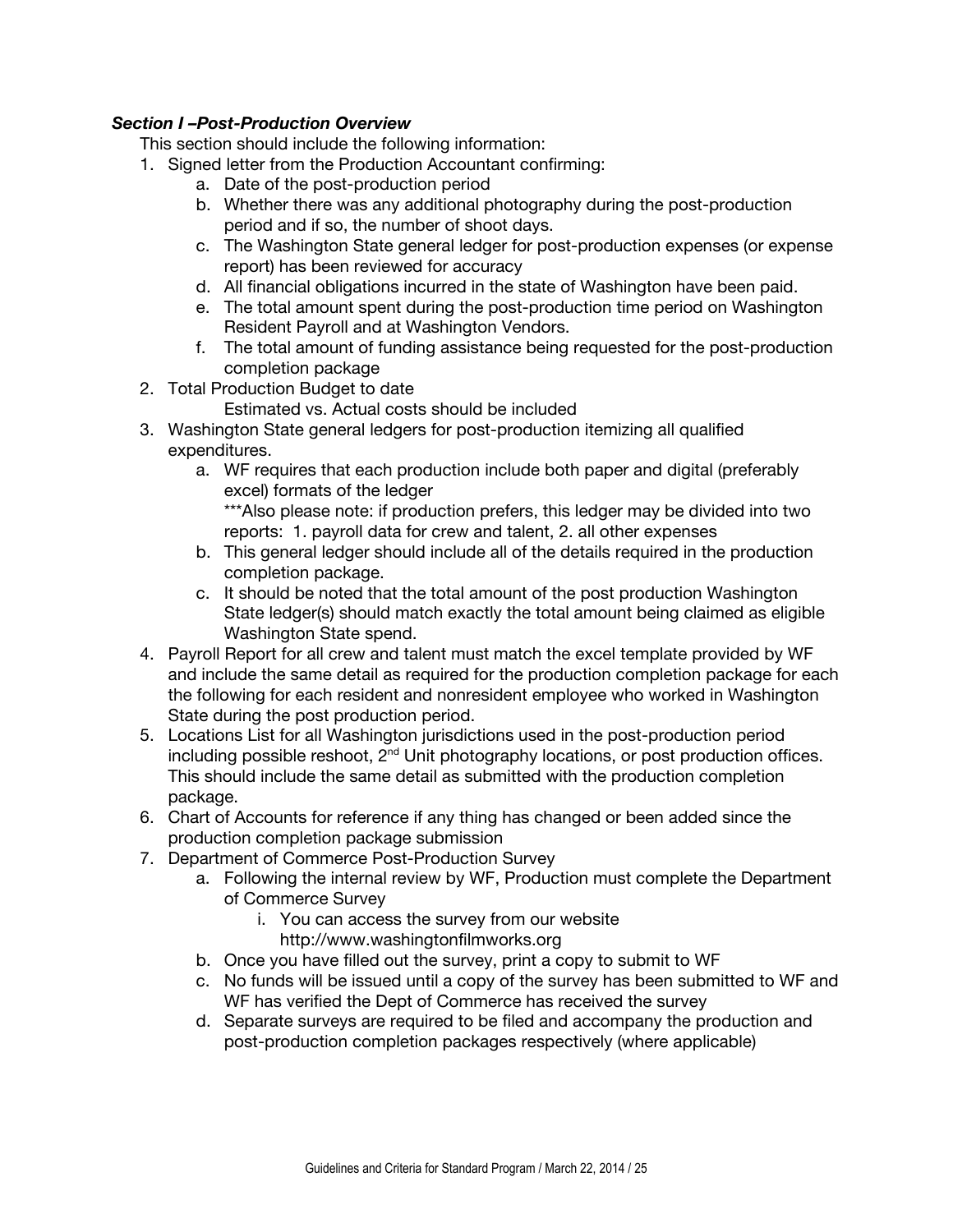# *Section II -- Cast & Crew Detail*

A Payroll Report that matching the WF Template should already have already been submitted in **Section I.** This section should include the following information:

- 1. An updated copy of the standard Production Crew List distributed to the crew if different from the one submitted with the production completion package
- 2. An updated copy of the standard Production Cast List (including character names) if different from the one submitted with the production completion package
- 3. Comprehensive list of extras / stand-ins (if applicable) sorted alphabetically by last name submitted the same as required in production completion package
- 4. Both digital and paper formats of the crew, cast, and extras lists are required (again, excel is preferred but word or PDF is accepted)
- 5. Copies of Time Cards and Paychecks for all Washington Residents and allowable Non-Residents who worked during the post-production period. Time Cards and Paychecks should be submitted in alphabetical order by employee or week-ending order, then alphabetical order by employee.
- 6. SAG Exhibit Gs (where applicable)
- 7. If production used a payroll service company to process crew, cast and/or extras payroll payments, production must include copies of the payroll service company invoices and fringe reports for Washington Resident and allowable Non-Resident labor.

# *Section III – Proof of Benefits*

This section may be included in the vendor invoice section or included in a detailed Cast & Crew Detail section but should include the following information:

- 1. Documentation that health and retirement benefits have been paid out to the applicable cast and crew positions WF considers typically covered by a collective bargaining agreement (CBA) as defined in Addendum #1.
- 2. If the production did not sign a union contract to cover all CBA positions, then evidence that health and retirement benefits have been resolved.

# *Section IV -- Declaration of Residency for Crew, Cast and Extras*

This section should include the following information:

- 1. All Washington residents must complete the Declaration of Residency form upon date of hire. Please include Declaration of Residency for any new hires during the post production period.
- 2. Proof of residency must accompany the residency form for any Cast, Crew or Extras making \$500 or more on a production. Acceptable documentation is detailed in the production completion package requirements.
- 3. All Declaration of Residency forms and associated proof of residency must be sorted alphabetically by last name.
- 4. You DO NOT need to re-submit declarations of residency and proof for any cast or crew member whom you've previously submitted declarations in the production completion package.

# *Section V -- Petty Cash Envelopes and Receipts*

This section should include the following information:

1. All qualified in-state petty cash receipts incurred during the post production period should be itemized by line item in the submitted Washington State general ledger as described in the production completion package requirements